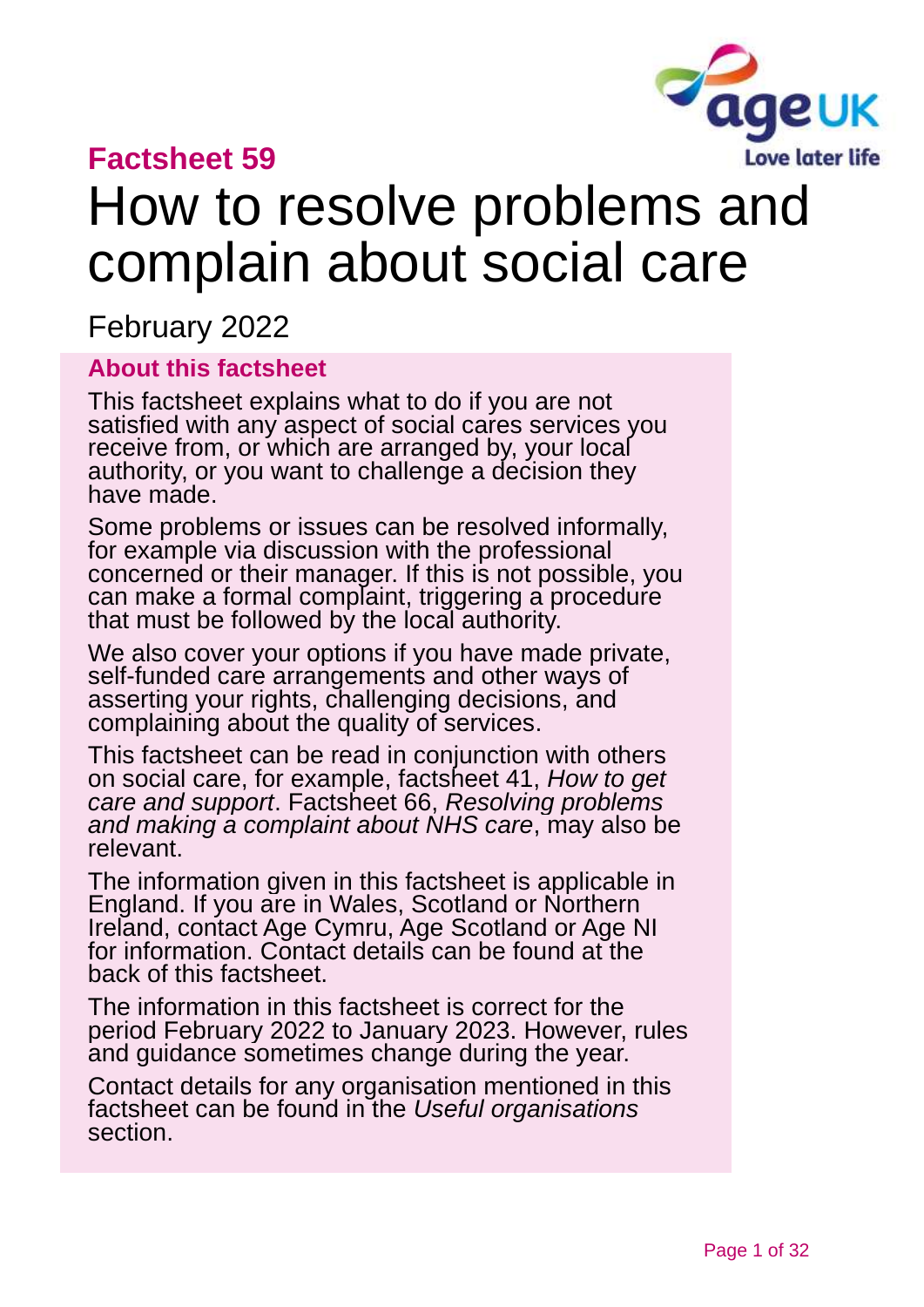### **Contents**

| 1 Sources and terms used in this factsheet                | 3               |
|-----------------------------------------------------------|-----------------|
| 2 Introduction                                            | 3               |
| 3 The local authority complaints procedure                | 5               |
| 3.1 What can you complain about?                          | 5               |
| 3.2 Who can make a complaint?                             | $\overline{7}$  |
| 3.3 Making a complaint – useful tips                      | $\overline{7}$  |
| 3.4 What to expect when you make a complaint              | 8               |
| 3.5 Time limits for the complaint and response            | 10              |
| 3.6 Information, advice and advocacy duties               | 11              |
| 3.7 Co-operation and co-ordination duties                 | 11              |
| 4 Complaining as a self-funder                            | 12 <sub>2</sub> |
| 5 The Local Government and Social Care<br>Ombudsman       | 13              |
| 5.1 What is maladministration?                            | 14              |
| 5.2 What level of injustice is required?                  | 14              |
| 5.3 How and when to make the complaint                    | 15              |
| 5.4 How the LGO deals with complaints                     | 16              |
| 5.5 Types of decision                                     | 16              |
| 5.6 What powers does the LGO have to put things<br>right? | 18              |
| <b>6 The Local Government Monitoring Officer</b>          | 18              |
| <b>7 Judicial review</b>                                  | 19              |
| 8 Other avenues of complaint and safeguarding             | 22              |
| <b>9 Care Quality Commission</b>                          | 23              |
| 10 Human rights and equality                              | 25              |
| 10.1 Human rights                                         | 25              |
| 10.2 Equality and discrimination                          | 26              |
| Useful organisations                                      | 29              |
| Age UK                                                    | 31              |
| Support our work                                          | 31              |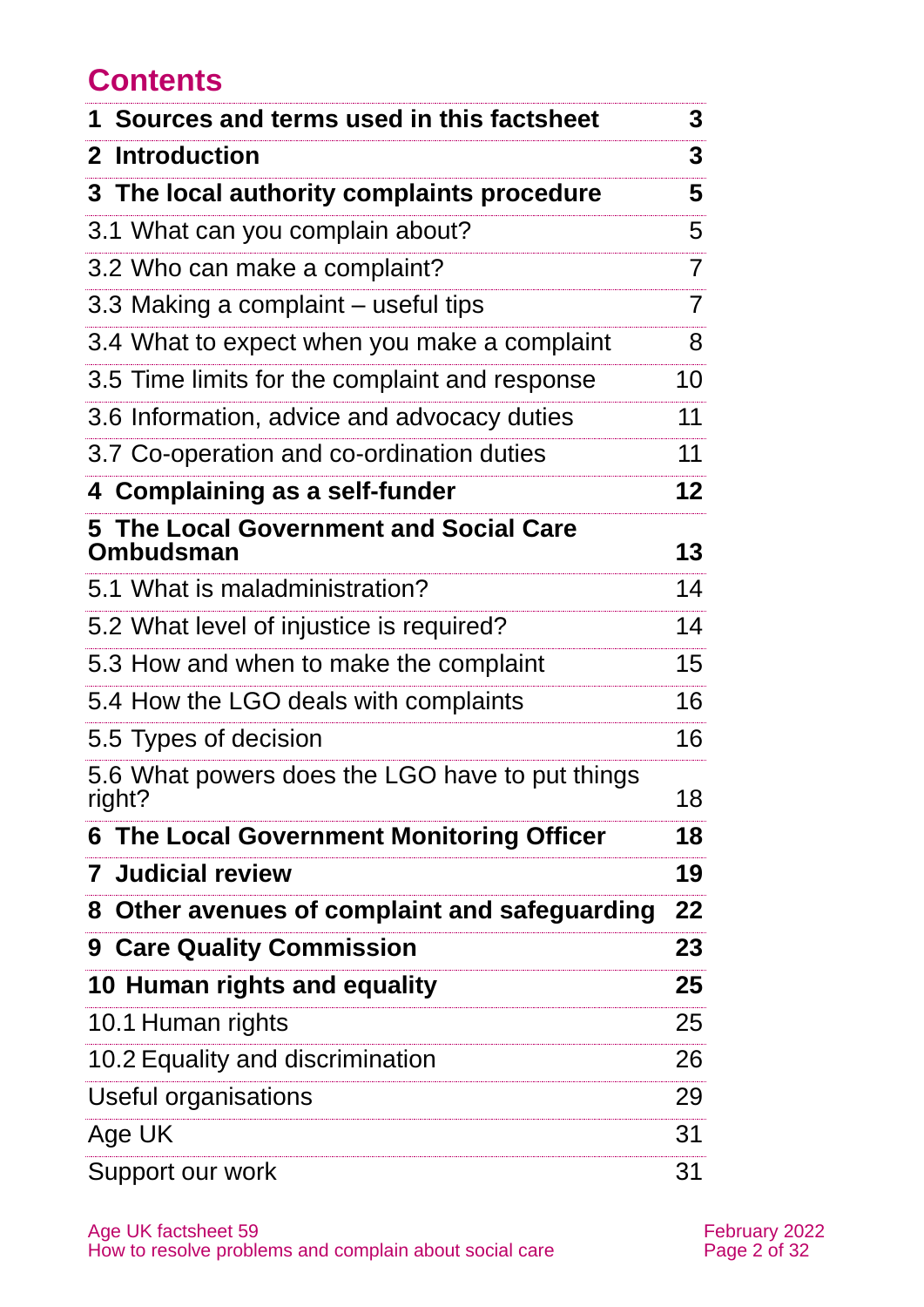### <span id="page-2-0"></span>**1 Sources and terms used in this factsheet**

#### **Care Act 2014**

The *[Care Act 2014](http://www.legislation.gov.uk/ukpga/2014/23/contents) ('the Act')*, supporting regulations and the *[Care and support statutory guidance](https://www.gov.uk/government/publications/care-act-statutory-guidance/care-and-support-statutory-guidance)* ('*the statutory guidance*') were introduced in April 2015. This is the law on which adult social care in England is based and the local authority must adhere to it when it works with you.

#### **The complaints regulations**

The social care complaints process is based on the *[Local Authority Social Services and](http://www.legislation.gov.uk/uksi/2009/309/contents/made) National Health [Service Complaints \(England\) Regulations 2009](http://www.legislation.gov.uk/uksi/2009/309/contents/made)* (*'the complaints regulations'*), made under powers the *[Health and Social Care \(Community Health and](http://www.legislation.gov.uk/ukpga/2003/43/contents)  [Standards\) Act 2003](http://www.legislation.gov.uk/ukpga/2003/43/contents)*.

#### **Terminology**

The terms '*community care*' and '*social care*' can be used interchangeably to describe the broad range of care and support services provided or arranged by local authority social services departments, for example home care services or care home provision.

The body responsible for responding to a complaint is called the '*responsible body*' in the complaints regulations. This can be the local authority or another body such as the local NHS Clinical Commissioning Group if health needs to take the lead. We generally refer to '*the local authority*' in this factsheet. Factsheet 66, *[Resolving problems and making a complaint about](https://www.ageuk.org.uk/globalassets/age-uk/documents/factsheets/fs66_resolving_problems_and_making_a_complaint_about_nhs_care_fcs.pdf)  [NHS care,](https://www.ageuk.org.uk/globalassets/age-uk/documents/factsheets/fs66_resolving_problems_and_making_a_complaint_about_nhs_care_fcs.pdf)* covers health complaints.

### <span id="page-2-1"></span>**2 Introduction**

If you have needs for care and support, a local authority has certain duties towards you under the Act. In most cases, they must assess your needs and may have a duty to provide or arrange care and support services for you. You may be entitled to financial support with the cost of services, subject to a financial assessment. Similar duties apply to carers.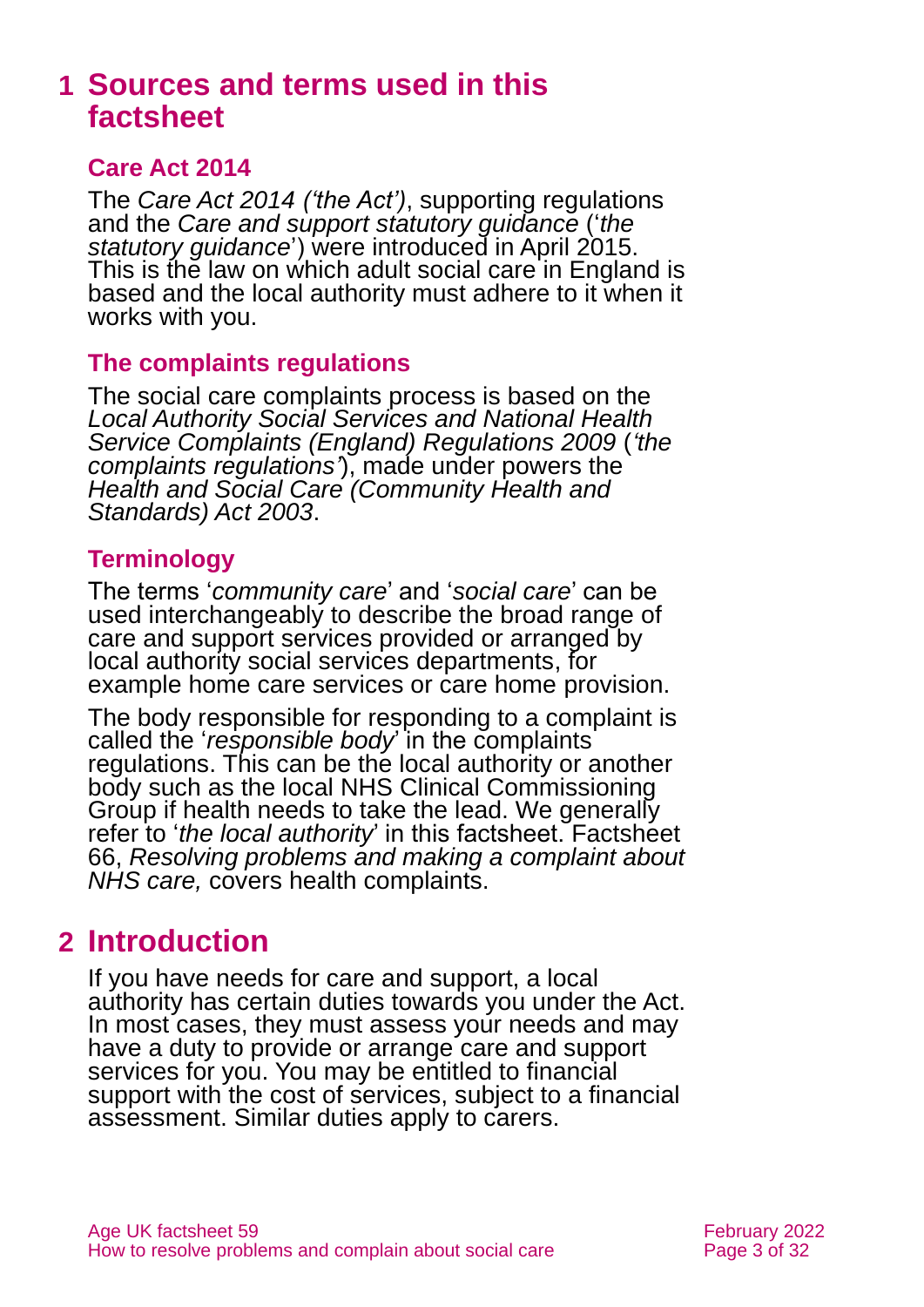The local authority's general duty under the Act is to promote your wellbeing and it must take account wider legal duties, such as those applying to human rights, equality and discrimination.

Seeking care and support services from a local authority may not pose problems, but it is important to know what to do if things go wrong. Problems can often be dealt with informally through conversations, emails, letters, or meetings.

However, you may want to make a formal complaint if you cannot resolve a particular issue. Your complaint should be valued by the local authority and seen as a way to potentially improve service provision.

The complaints regulations require the local authority to have a complaints procedure. You should be given a copy of it on request. It should publicise the procedure on its website and it should be easily available in various formats and through a range of channels reflecting the needs of the local population. For example, it may be printed in different languages.

If care is provided by an independent agency, for example a private care home or domiciliary care provider, on behalf of a local authority, you can complain to the local authority because they remain responsible for your care and support.

The Local Government and Social Care Ombudsman (LGO) deals with complaints that cannot be resolved to your satisfaction by the local authority. They look at how the authority has acted regarding your case. They also act as a complaints service if you privately arrange and fund your own care and support and cannot resolve the complaint using the provider's complaints procedure.

Judicial review may be another legal option (see [section 7\)](#page-18-0).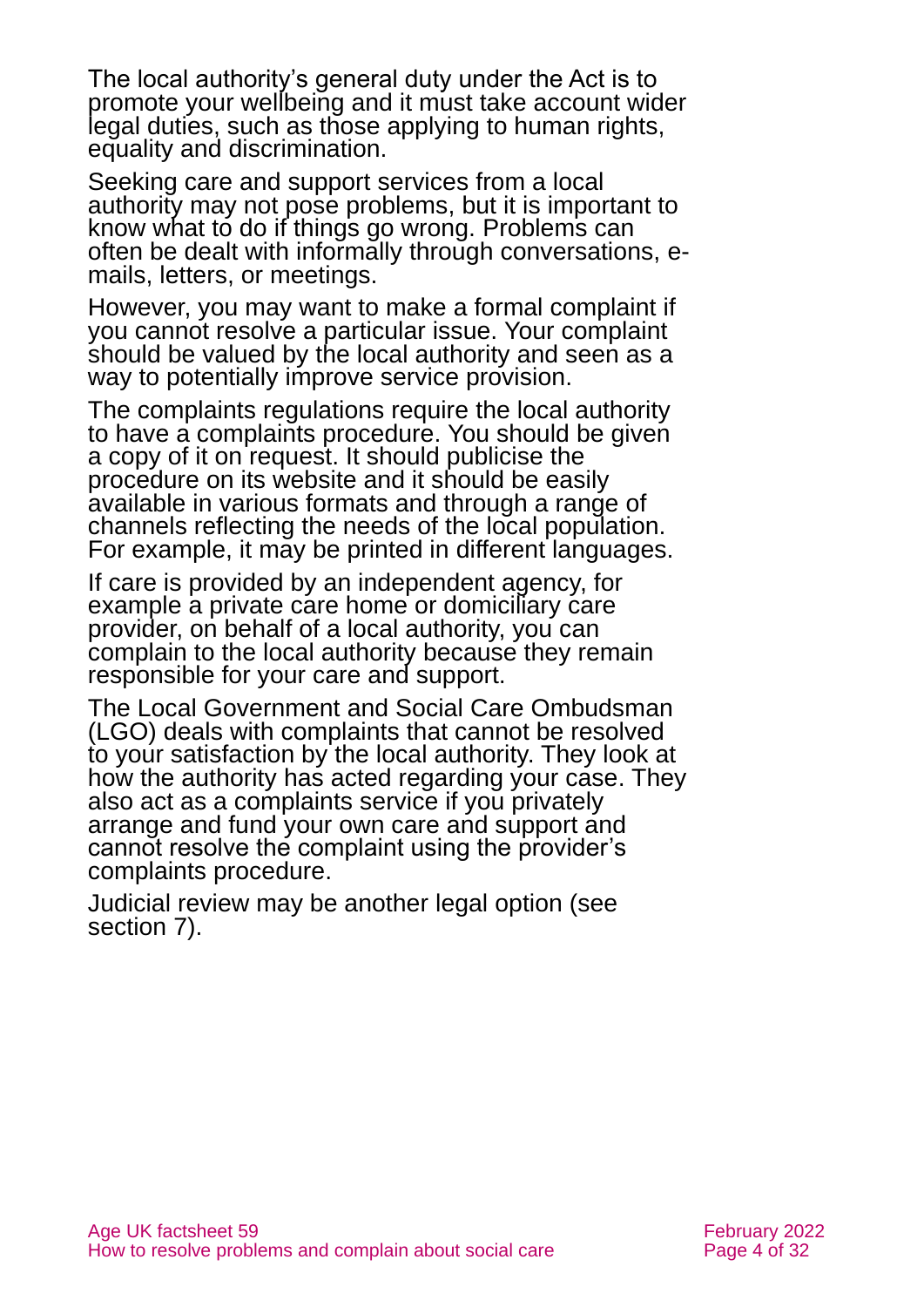### <span id="page-4-0"></span>**3 The local authority complaints procedure**

The main routes to resolving problems with the local authority are:



Once it receives your complaint, the local authority must respond to you based on its complaints procedure. It can design its own scheme, but it must meet the requirements of the complaints regulations.

There are usually time limits within which a complaint must be made. See [section 3.5](#page-9-0) for the rules around time limits and complaints.

#### **3.1 What can you complain about?**

A complaint has been described as being an expression of dissatisfaction or disquiet about the actions, decisions or apparent failings of a local authority's adult social services provision which requires a response.

You have a right to complain about any aspect of a service being provided by a local authority under the *Care Act 2014,* apart from in a few circumstances. The local authority must understand its legal duties under the Act, regulations, and statutory guidance.

The following are examples of situations that might lead to a complaint: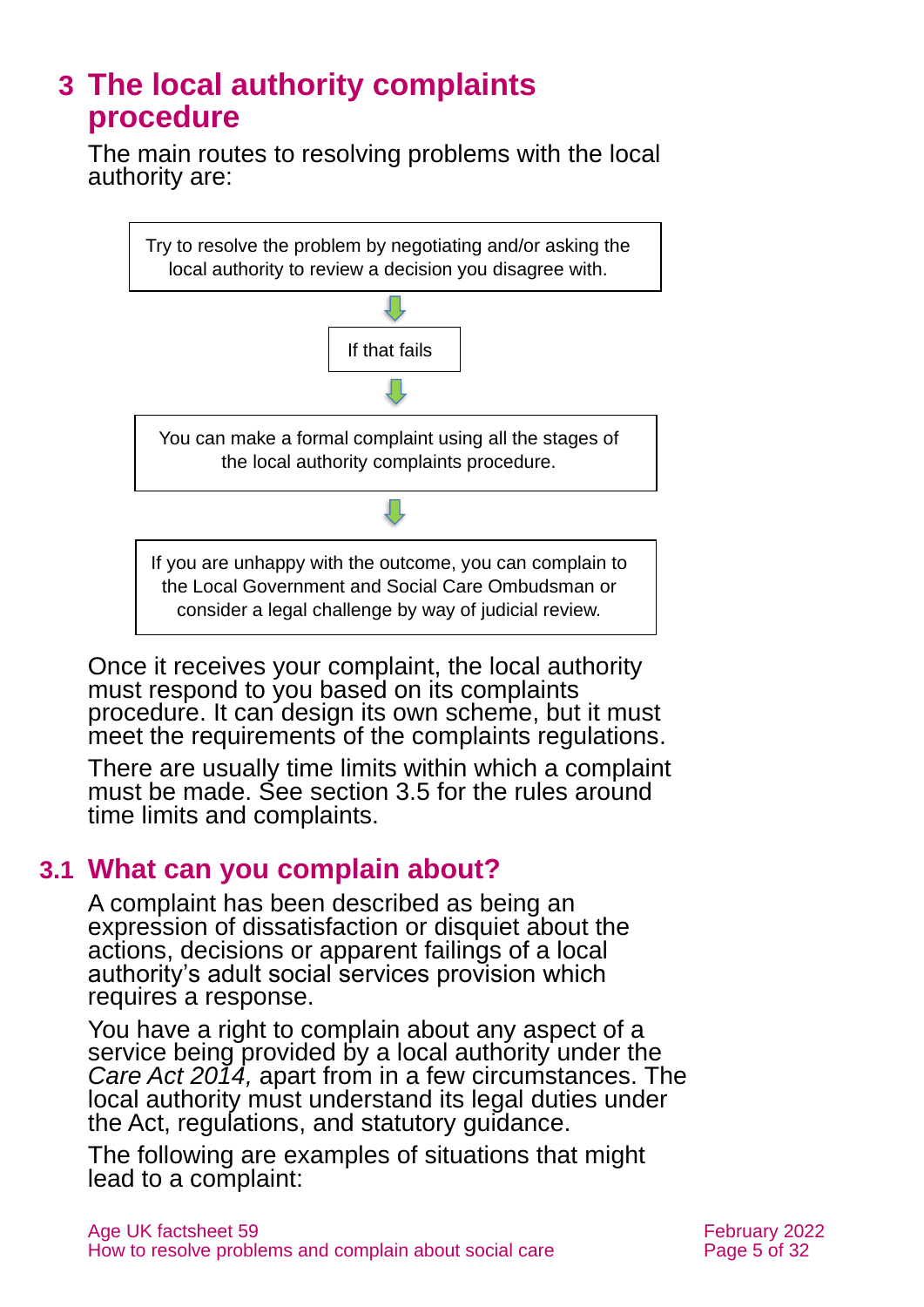- ⚫ you have been inappropriately refused an assessment of your needs
- there have been excessive delays in dealing with your case
- ⚫ your dignity and wellbeing have not been valued in your assessment
- ⚫ your assessment has not considered all your needs and related risks
- ⚫ you have been told that your needs do not meet the eligibility criteria for care and support and you disagree
- ⚫ your allocated personal budget is insufficient to meet your eligible needs
- ⚫ the services arranged for you are not satisfactory or adequate
- ⚫ the local authority has not followed relevant legislation or regulations
- ⚫ you have not been properly informed of your rights and options
- ⚫ you have not been told about services such as advocacy or reablement
- ⚫ you were not referred for an NHS Continuing Healthcare assessment when this was appropriate
- ⚫ you disagree with the financial assessment or charges for care services
- ⚫ you have not been told about funding options such as deferred payments
- ⚫ you have been wrongly asked to pay a top-up fee for a service
- ⚫ poor communication between responsible professionals
- ⚫ your service has been cut at a review and your needs are no longer met
- ⚫ you have been treated in a discriminatory way or your human rights have not been respected.

#### **Limitations on what you can complain about**

The complaints regulations state the local authority does not have to deal with:

- ⚫ oral complaints that are resolved to the complainant's satisfaction by the next working day
- a complaint about the same issue as a previously investigated complaint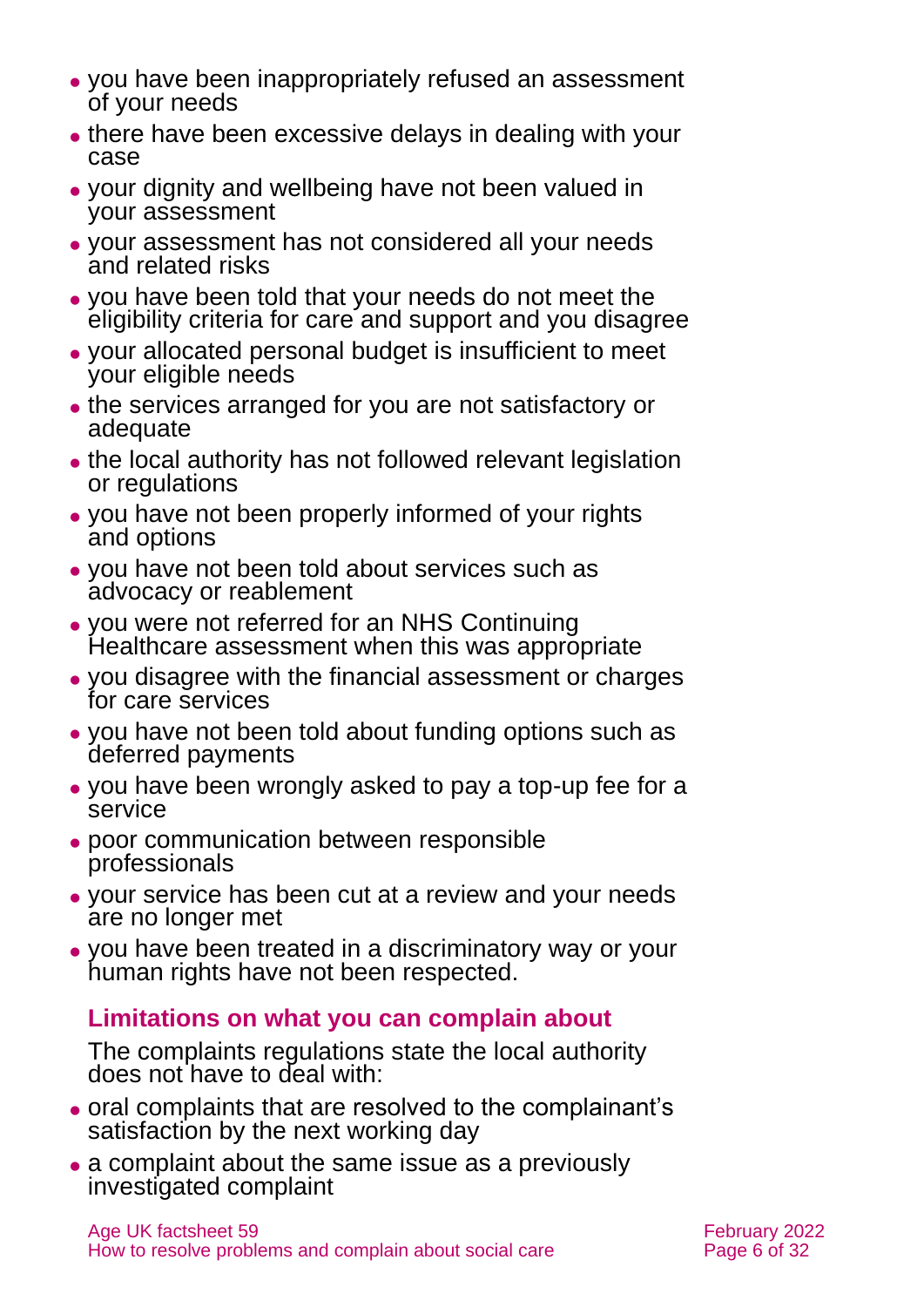⚫ complaints related to the *[Freedom of Information Act](https://www.legislation.gov.uk/ukpga/2000/36/contents)  [2002](https://www.legislation.gov.uk/ukpga/2000/36/contents)*, which are dealt with by the Information Commissioner's Office.

### **3.2 Who can make a complaint?**

If you are the person who receives care and support from the local authority, you can make the complaint. If you want someone such as a friend or relative to complain for you, they can with your permission.

You can complain if you are not receiving care but you are affected, or likely to be affected, by an action, omission or decision of the local authority. For example, you are a carer or partner of the person receiving care, or the local authority may have refused to provide you with care.

If you lack mental capacity, someone can complain on your behalf as long as the local authority is satisfied they are acting in your *'best interests'* in line with the *Mental Capacity Act 2005*. See factsheet 22, *[Arranging for someone to make decisions on your](https://www.ageuk.org.uk/globalassets/age-uk/documents/factsheets/fs22_arranging_for_someone_to_make_decisions_on_your_behalf_fcs.pdf)  [behalf](https://www.ageuk.org.uk/globalassets/age-uk/documents/factsheets/fs22_arranging_for_someone_to_make_decisions_on_your_behalf_fcs.pdf)* for more information.

### **3.3 Making a complaint – useful tips**

You may find these points useful when making a complaint.

**Be clear about what you want** – what do you want to achieve by making a complaint? For example, you might want the authority to apologise, change a decision, or to explain how it will ensure that problems do not reoccur. State this clearly in your complaint.

**Complain as soon as possible** – whilst you generally have 12 months to complain, it can help to do so sooner while events and important details are fresh in the minds of everyone involved.

**Complain in writing** – it is usually advisable to make your complaint by letter or email so you can be sure it covers everything you want to say. However, you can complain verbally if you want to.

**Say you are making a formal complaint –** state at the top of your letter or email that you are making a formal complaint. This makes it clear that you expect the authority to respond in line with the complaint regulations.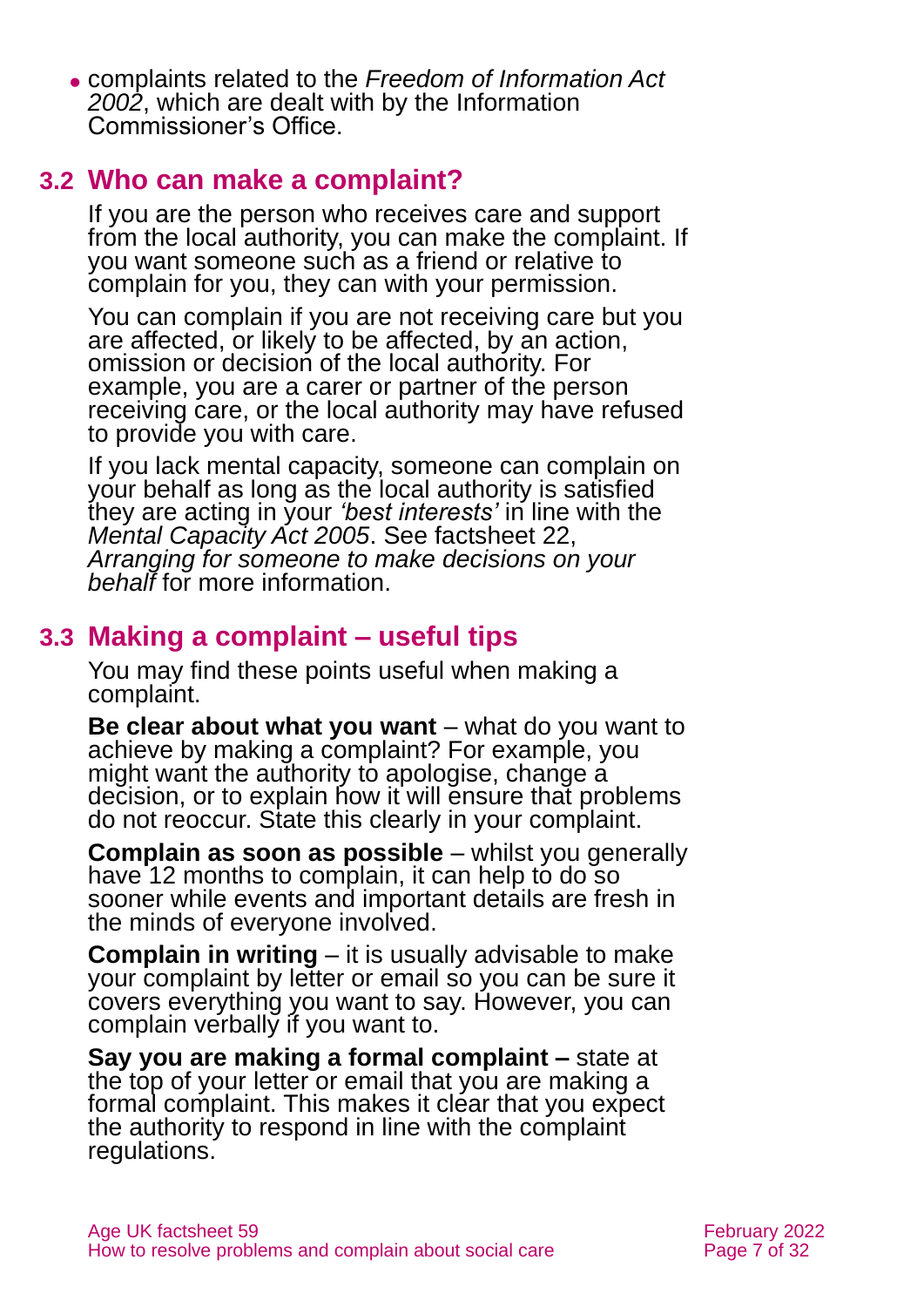**Be clear what your complaint is about** – set out what went wrong and how you have been affected, providing specific details, such as when and where incidents occurred, and the names of staff involved.

**Be concise** – avoid giving details that may distract from the main issues and the outcome you want to achieve.

**Include evidence** – for example, emails or letters you have received from the local authority or copy of your needs assessment.

**Seek help if needed** – consider whether you need help to put what you want to say in writing, or to work out what is important and relevant to your complaint. You might seek help from a friend or relative, or staff from a local Age UK. The local authority may have a duty to provide you with an independent advocate, whose role includes supporting you to make a complaint. See [section 3.6](#page-10-0) for more information.

### **3.4 What to expect when you make a complaint**

The regulations state the local authority must ensure that:

- ⚫ complaints are dealt with efficiently, are properly investigated, and receive a timely and appropriate response
- ⚫ you are treated with respect and courtesy and told the outcome of your complaint
- ⚫ necessary action is taken following your complaint.

They should ensure you are provided with assistance to help understand the complaints procedure, or advice about where to find such assistance.

#### **Local authority duties when a complaint is made**

Your complaint must be acknowledged, verbally or in writing, by the local authority no later than three working days after it receives it. They must offer to discuss, at a time agreed with you, how the complaint will be handled and how long the investigation is likely to take and when you will receive a response. If you do not want to meet to discuss the complaint, the authority must tell you the response period in writing.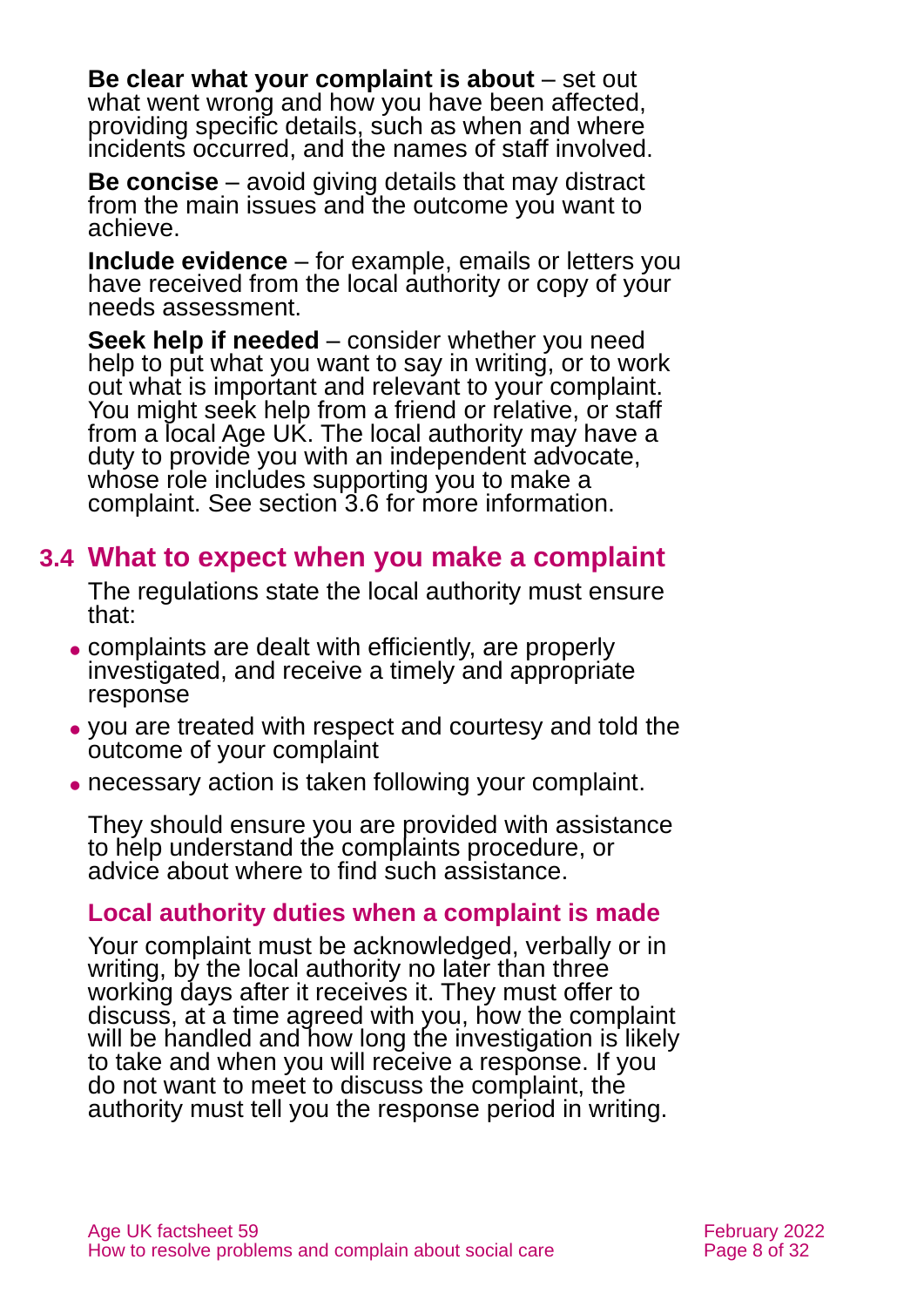If a complaint is sent to a local authority but it seems another body such as the local NHS Clinical Commissioning Group should take the lead in responding, the other body must acknowledge your complaint no later than three working days after they receive it. This may result in a slightly longer response time.

#### **The investigation of the complaint**

The complaints regulations require the local authority to investigate your complaint in a manner appropriate to resolving it speedily and efficiently and to keep you informed about its progress as far as possible. The person investigating your complaint may be employed by the local authority or may be an independent investigator. They should be independent of the service being complained about.

After completing the investigation, they should send you a written response signed by the person responsible for handling the complaint. Their response should include:

- an explanation of how your complaint has been considered
- the conclusions reached, including any action proposed
- ⚫ confirmation of whether they are satisfied any action needed has been taken or is proposed to be taken
- ⚫ details of your right to complain to the Local Government and Social Care Ombudsman if you are not satisfied with the investigation outcome.

The local authority must discuss their findings with you and what actions they think they should take to resolve the issue. They should seek your agreement about the planned actions before carrying them out.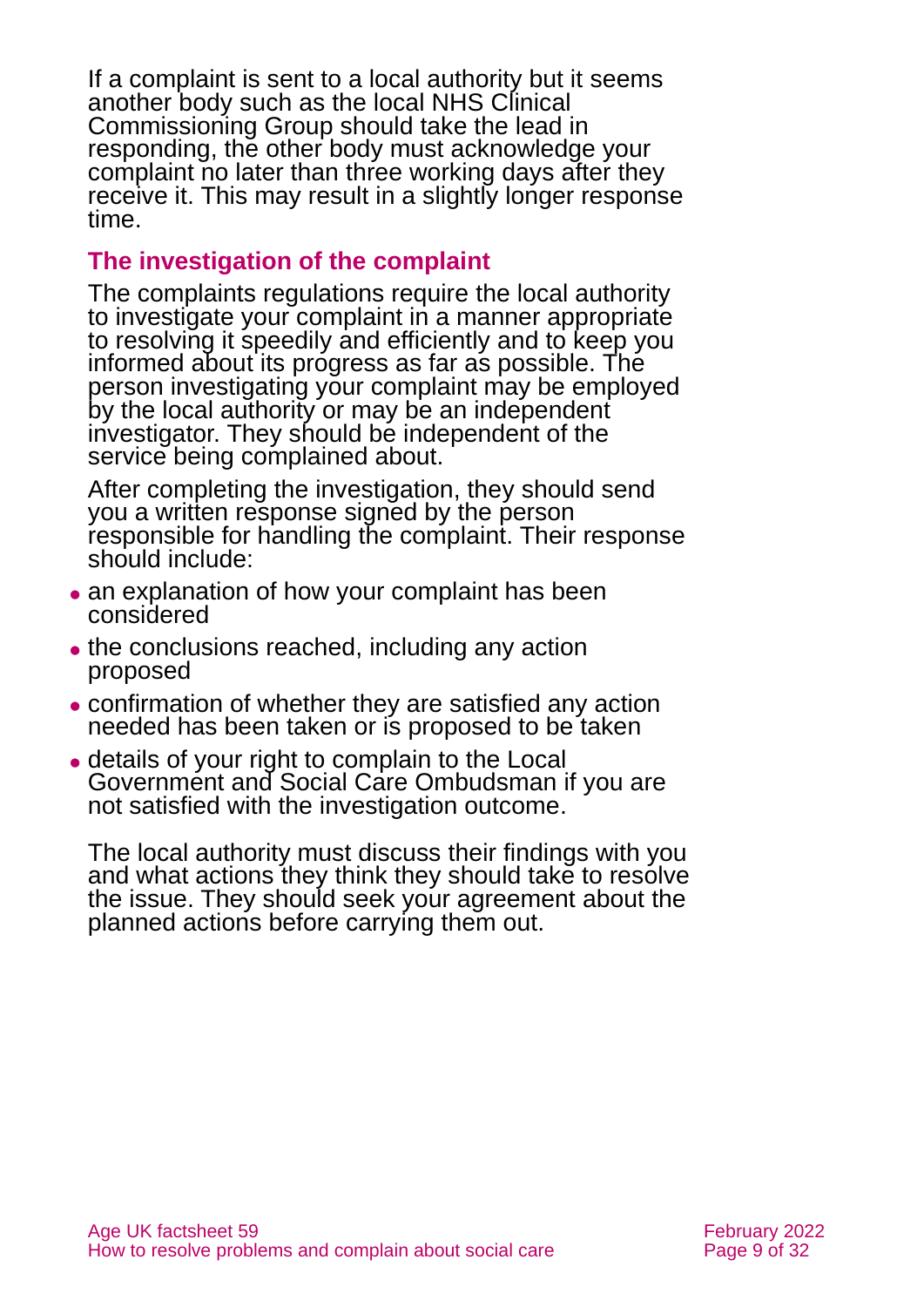#### **Case study**

Your complaint leads to poor practice being identified. This leads to an inappropriate decision about the care services necessary to meet your eligible needs after an assessment.

As a result of your complaint, the local authority apologises to you, promptly provides the appropriate service, and reassure you extra training has been put in place to ensure workers involved are sufficiently skilled to carry out their professional duties in future.

#### <span id="page-9-0"></span>**3.5 Time limits for the complaint and response**

Generally, you need to make a complaint no later than **12 months** after the date of the subject of the complaint, or if later, the date on which the matter came to your notice.

An exception can be made if you have good reason for not making the complaint within the time limit and it is still possible to investigate the complaint effectively and fairly.

There is a maximum time limit of **six months** for the response to your complaint to be sent, beginning on the day on which it is received. An extended time limit is allowed if this is agreed by all concerned before the expiry of the six-month time limit.

If the six month or agreed extended time limit is not met, the local authority must send an explanation of the reason in writing and send the response as soon as possible.

#### **Local authority delay**

If the local authority delay dealing with your complaint, ask it to set out what is causing the delay and when you can expect a response. You can point out the regulations require your complaint to be dealt with speedily and efficiently.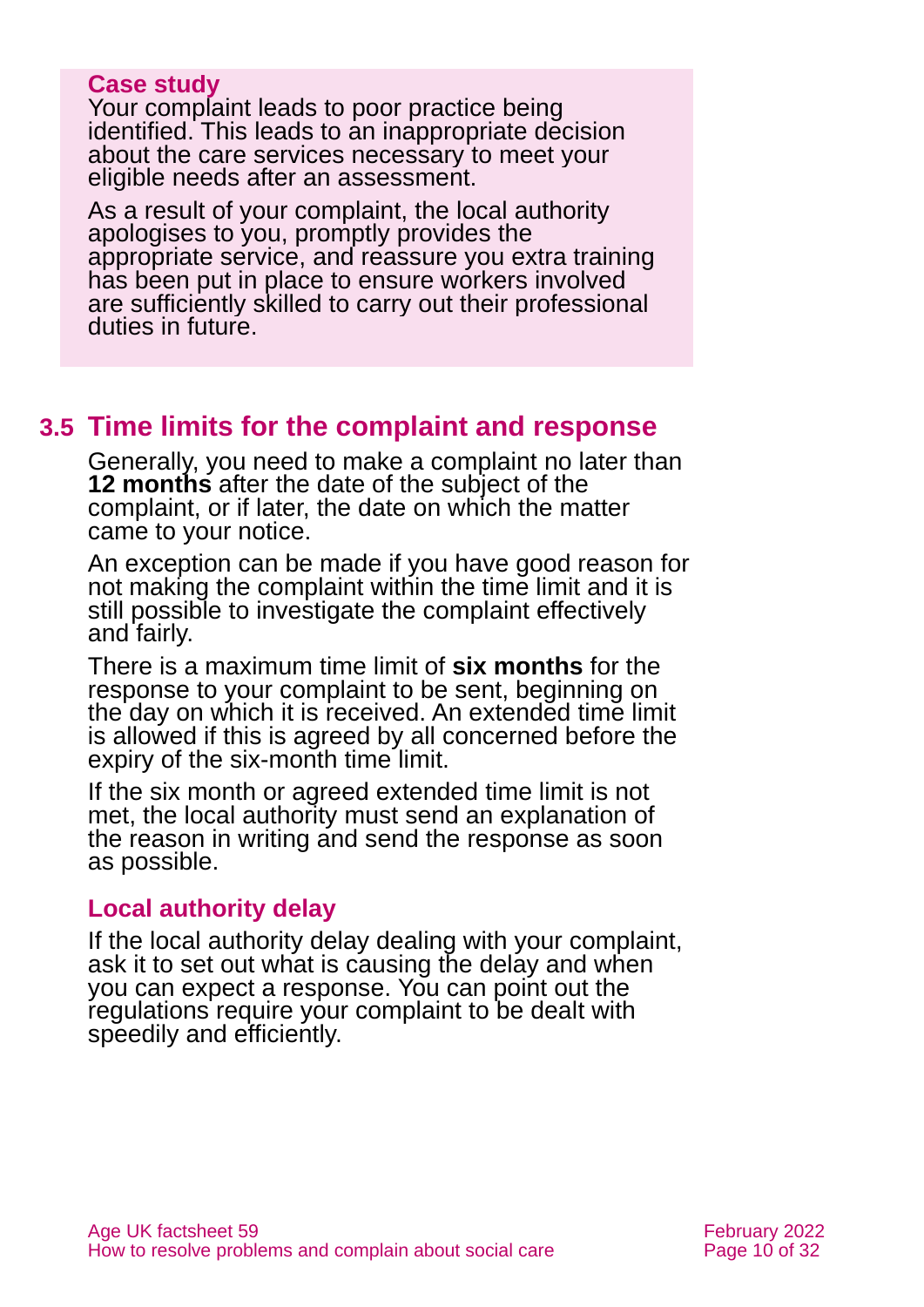There may be good reasons for the local authority investigation to take longer than anticipated. For example, the complexity of your case, or new evidence or facts coming to light. However, the local authority must, as far as possible keep you informed about the progress of the investigation and when you can realistically expect a response to your complaint.

Seek advice from the Local Government and Social Care Ombudsman (LGO) if you do not receive a satisfactory response about the progress of your complaint. The LGO may agree to take on your complaint if the local authority delays the process without good reason. See section 5 for more information about how the LGO deals with complaints.

#### <span id="page-10-0"></span>**3.6 Information, advice and advocacy duties**

The regulations require the local authority to provide information about its complaints procedure and how further information can be obtained. A similar information and advice duty applies under the Act.

#### **Advocate**

The local authority has a duty to appoint an independent advocate if you would have substantial difficulty in being involved in the care and support process and have no one appropriate to support and represent you.

The role of the advocate includes supporting you to challenge the local authority's decisions if this is what you want to do. This should involve support to make a formal complaint if needed.

This builds on a separate but similar scheme under the *[Mental Capacity Act 2005](https://www.legislation.gov.uk/ukpga/2005/9/contents)* for people who lack mental capacity.

#### **3.7 Co-operation and co-ordination duties**

One reason for linking health and social care in the complaints regulations is to create a joint-working duty where necessary. This is because a complaint may relate to both organisations, for example a hospital discharge where there are ongoing social care needs.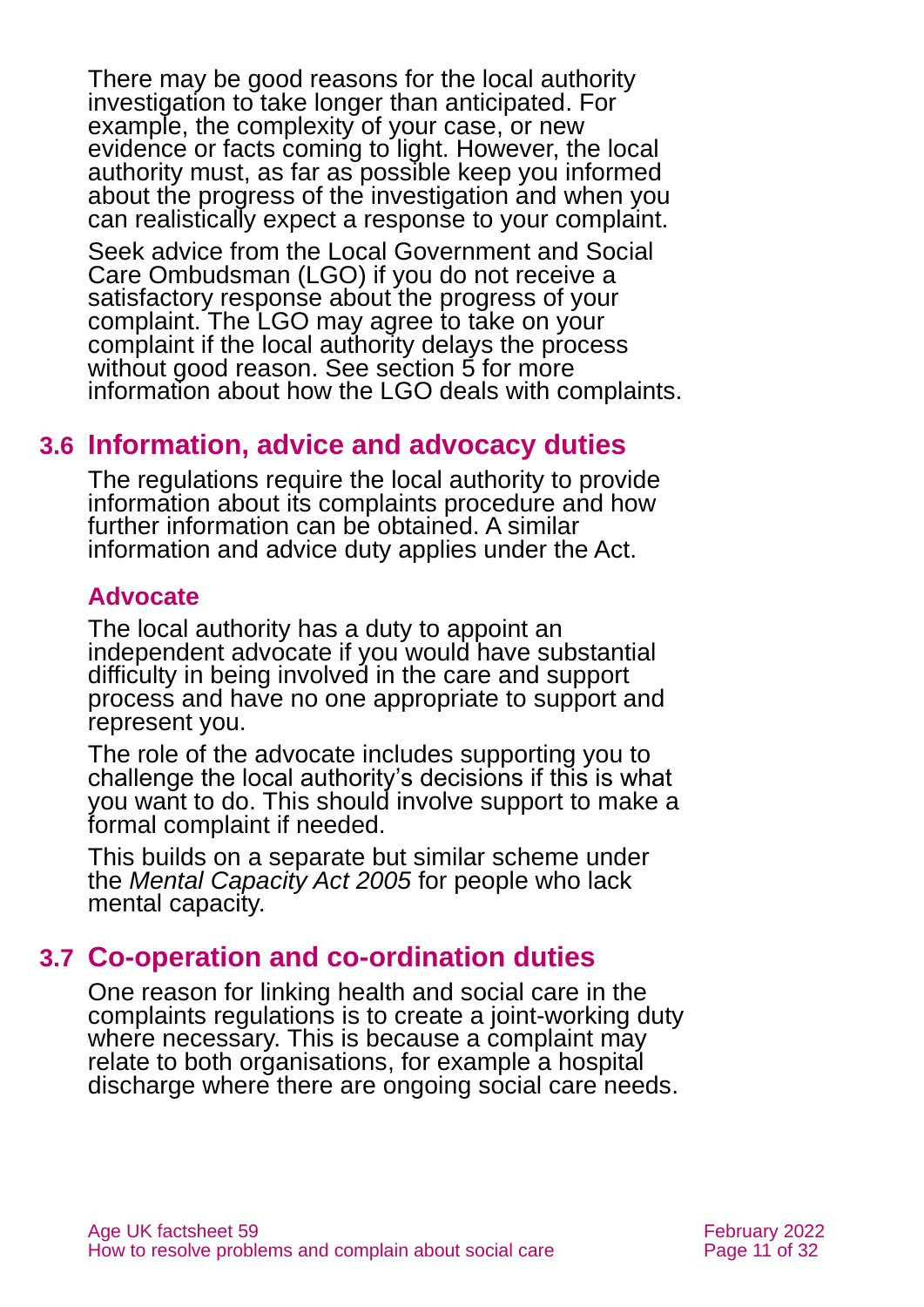The local authority must co-operate with other responsible bodies, such as the NHS Clinical Commissioning Group, in handling a complaint affecting them both. They have a duty to co-ordinate handling the complaint response.

The duty to co-operate includes a duty to agree which body takes the lead in co-ordinating the handling of your complaint and communicating with you. The bodies dealing with the complaint must provide relevant information to each other to assist in the consideration of the complaint and must attend, or ensure they are represented at, any related meetings.

There may be a requirement for a co-ordinated response between the local authority, a body such as a care home, and the Care Quality Commission (CQC). This may be where a complaint is about the care received when a person was placed by the local authority. Care homes are service providers registered with and monitored by the CQC.

Your consent is required for the provision and sharing of information relevant to the complaint between the responsible bodies.

### <span id="page-11-0"></span>**4 Complaining as a self-funder**

If you arrange and pay for your own care and support services, without receiving any assistance from the local authority, you can complain using the care provider's complaints procedure.

The provider must register with the Care Quality Commission and comply with its *Fundamental Standards* (see [section 9\)](#page-22-0). One of the *Standards'*  requirements is they must operate their own, easily accessible, complaints procedure.

If you cannot resolve the issue using the provider's procedure, you can ask the Local Government and Social Care Ombudsman to consider your complaint. See [section 5](#page-12-0) for more information.

#### **Consumer law protection for self-funding care home residents**

If you make self-funded, private arrangements with a care home, you have certain protections under consumer law.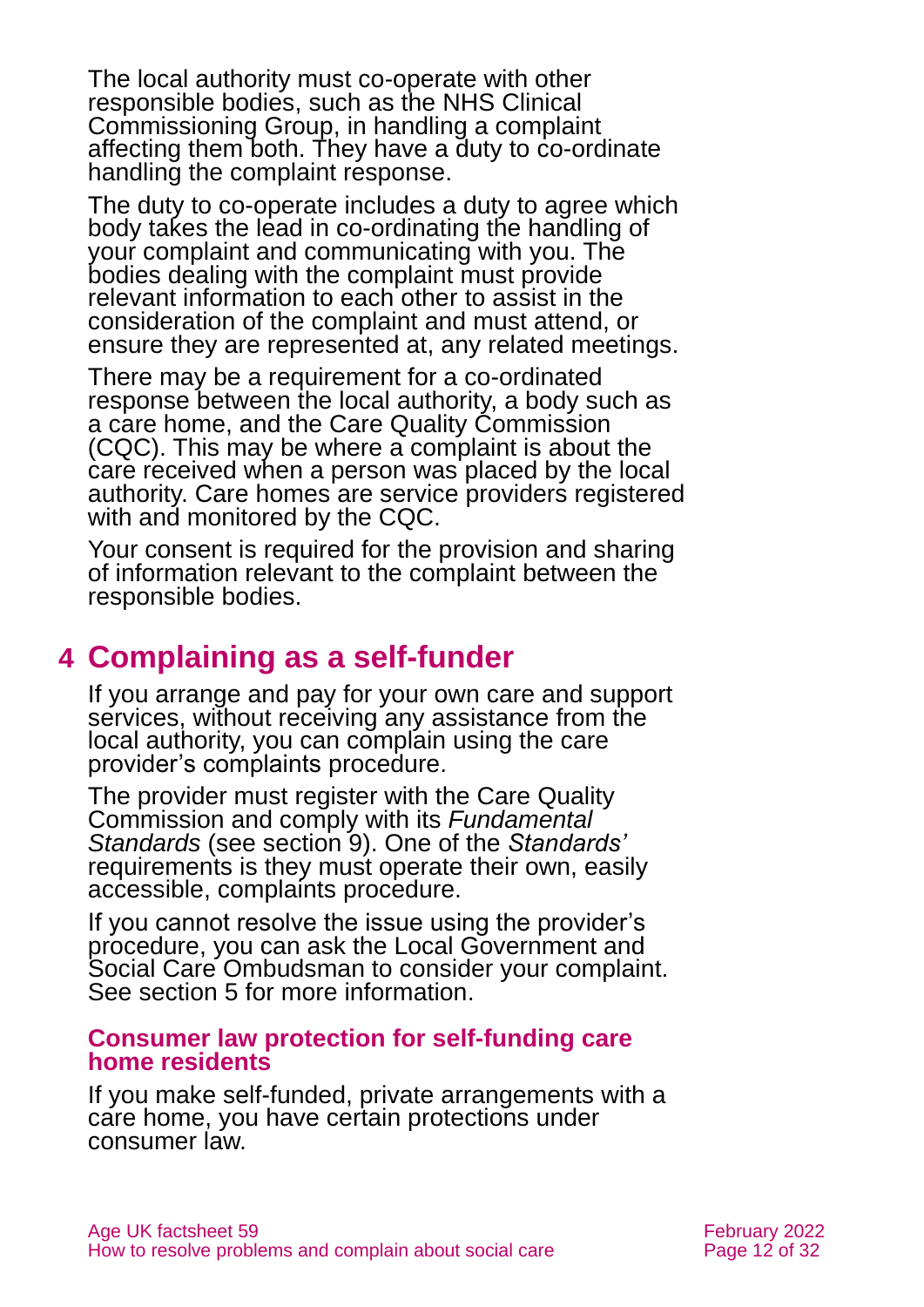In advice for care home providers, the Competition and Markets Authority (CMA), the public body responsible for consumer protection, sets out four key areas of consumer law that all care homes must comply with:

- ⚫ **Information –** you must be given clear, accurate information allowing you to make an informed decision about the care home before moving in.
- ⚫ **Fair treatment –** you have the right to be treated fairly and the care home's contract must not put you at unfair disadvantage.
- ⚫ **Quality of service –** services provided to you must be carried out with reasonable care and skill.
- ⚫ **Complaints**  the care home must provide a fair, accessible and easy to use complaints procedure.

You can refer to the CMA advice when making a complaint using the care home's complaints procedure. If you escalate your complaint to the Local Government and Social Care Ombudsman, you can ask them to take account of the CMA advice in relation to your case.

The CMA and local authority Trading Standards can also take action if a care home fails to comply with consumer law. Get advice from Citizens Advice consumer helpline if you feel a care home has not met its obligations.

For more information, see the CMA guide to consumer law and care homes at:

[www.gov.uk/government/publications/care-homes](http://www.gov.uk/government/publications/care-homes-short-guide-to-consumer-rights-for-residents)[short-guide-to-consumer-rights-for-residents](http://www.gov.uk/government/publications/care-homes-short-guide-to-consumer-rights-for-residents) 

### <span id="page-12-0"></span>**5 The Local Government and Social Care Ombudsman**

If a complaint is not resolved to your satisfaction by the local authority, you can complain to the Local Government and Social Care Ombudsman (LGO). The LGO is independent of the local authority and has the power to make recommendations to put things right if it upholds your complaint. The LGO also investigates complaints about privately arranged care services.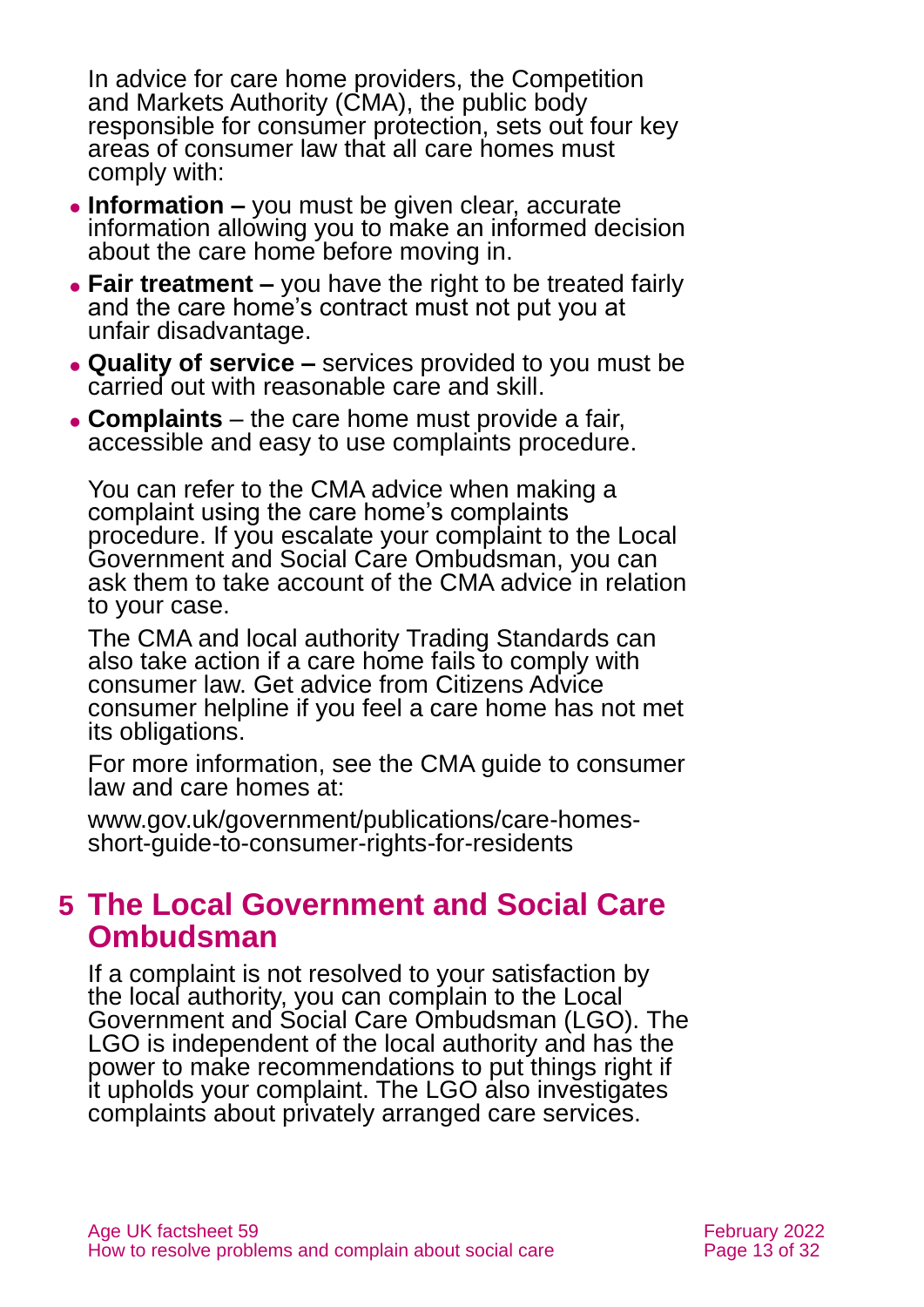The LGO do not investigate a decision simply because you disagree with it. There must be maladministration in the way the local authority has acted, or failed to act, leading to injustice.

### **5.1 What is maladministration?**

Maladministration involves failings in the way an action or decision has been taken by the local authority, or where it has not taken action when it ought to have done. This is in relation to the statutory duties and powers under which it acts. It is a broad term and can relate to issues such as:

- unjustified delay
- ⚫ unfair discrimination
- ⚫ failure to abide by agreed procedures
- ⚫ failure to have proper procedures in place
- failure to understand or carry out legal duties
- ⚫ treatment that does not have regard to wellbeing or dignity
- failure to respect human rights.

This is not a complete list - more examples are on the LGO website.

### **5.2 What level of injustice is required?**

The LGO investigate whether there has been maladministration leading to injustice. This means the local authority actions or omissions have had a harmful impact on you. The harm can be financial, psychological, or practical in terms of your ability to lead the life you want to lead. It may affect your carer if you have one. It can relate to distress you experienced in pursuing your complaint. Whatever it is, it must be caused by the local authority's maladministration.

The LGO expect you to make clear what you believe the local authority has done wrong, the harmful impact this has had on you, and what you want to be done to put things right.

**Practical tip:** It is useful to consider any evidence you have to show the injustice you have experienced. For example, if you paid for services the local authority should have provided for you, include copies of the bills.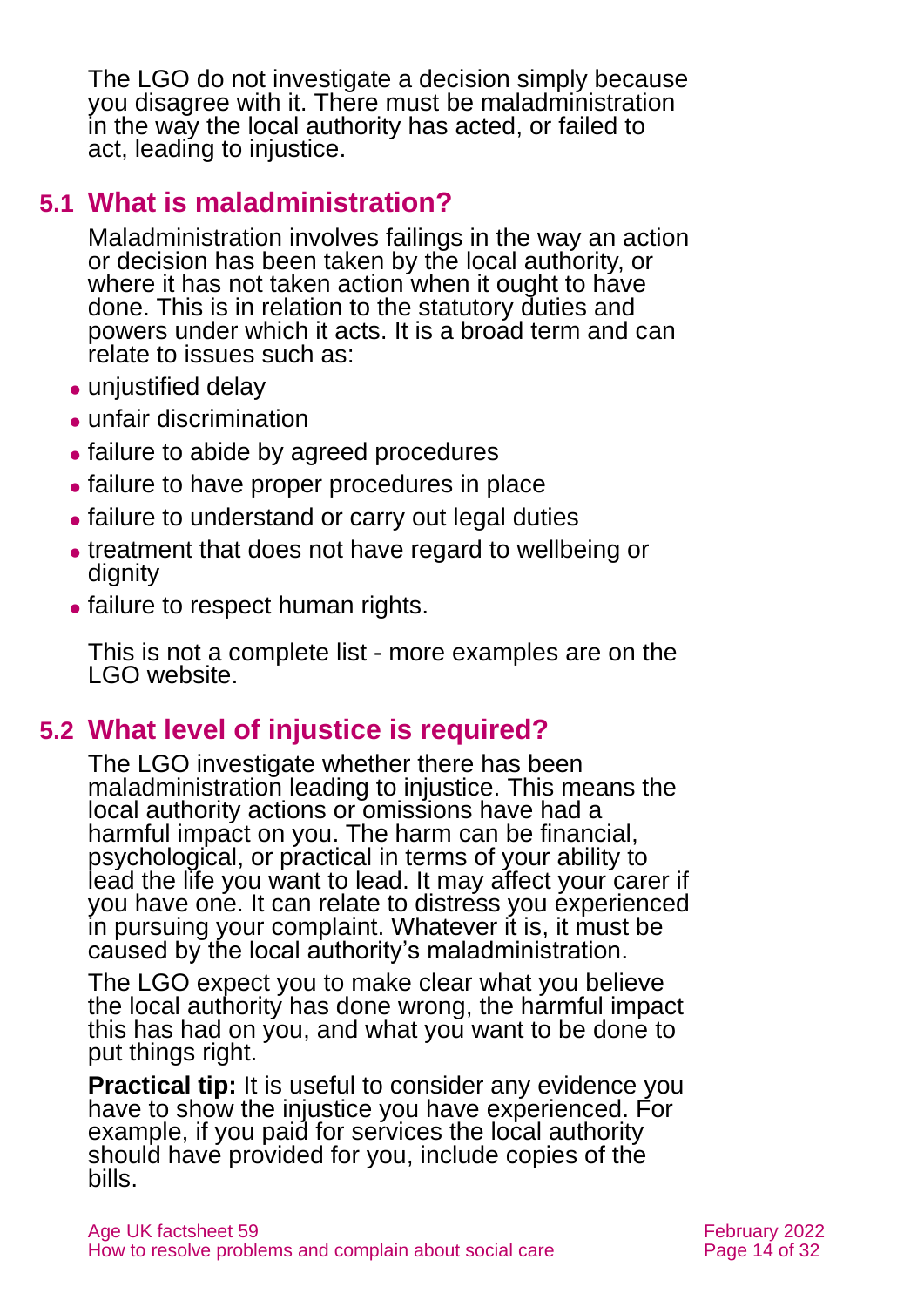#### **5.3 How and when to make the complaint**

The general time limit for making a complaint is **12 months**. The time starts to run from the date you first became aware of the issue you are complaining about. One reason for the rule is because the longer the delay, the harder it is to gather evidence.

You can phone the LGO for advice about making a complaint. There is an online complaint form. Whether or not you use the online form, your complaint should generally be in writing and should set out both the issue you are complaining about and the injustice you have suffered. You can make your complaint by phone if this is easier for you.

**Practical tip:** Keep your complaint as concise and clear as possible. If it has a long history, a chronology of the main events with dates can help the LGO investigator to understand what has happened. Provide copies of important relevant documents, for instance the complaint you made to the local authority and their response.

Friends, relatives and independent advisers can complain on your behalf, with your permission. If you pay a solicitor, it is very unlikely you will get costs back, even if the LGO upholds your complaint. This is because it is not necessary to go through a solicitor to make a complaint.

If you lack mental capacity, someone can make the complaint on your behalf if the LGO is satisfied they will act in your best interests. See factsheet 22, *[Arranging for someone to make decisions on your](https://www.ageuk.org.uk/globalassets/age-uk/documents/factsheets/fs22_arranging_for_someone_to_make_decisions_on_your_behalf_fcs.pdf)  [behalf](https://www.ageuk.org.uk/globalassets/age-uk/documents/factsheets/fs22_arranging_for_someone_to_make_decisions_on_your_behalf_fcs.pdf)* for more information.

The LGO may agree to investigate if you complain after the 12-month time limit, but only if there is a good reason for the delay, which is not your fault. For example, you were prevented from complaining due to ill health, were taking the complaint through the local authority's procedure and this took more than 12 months, or had a mistaken belief that action had already been taken to resolve the issue.

If your complaint is late, it is important to explain why and to explain any reasons why this was not your fault.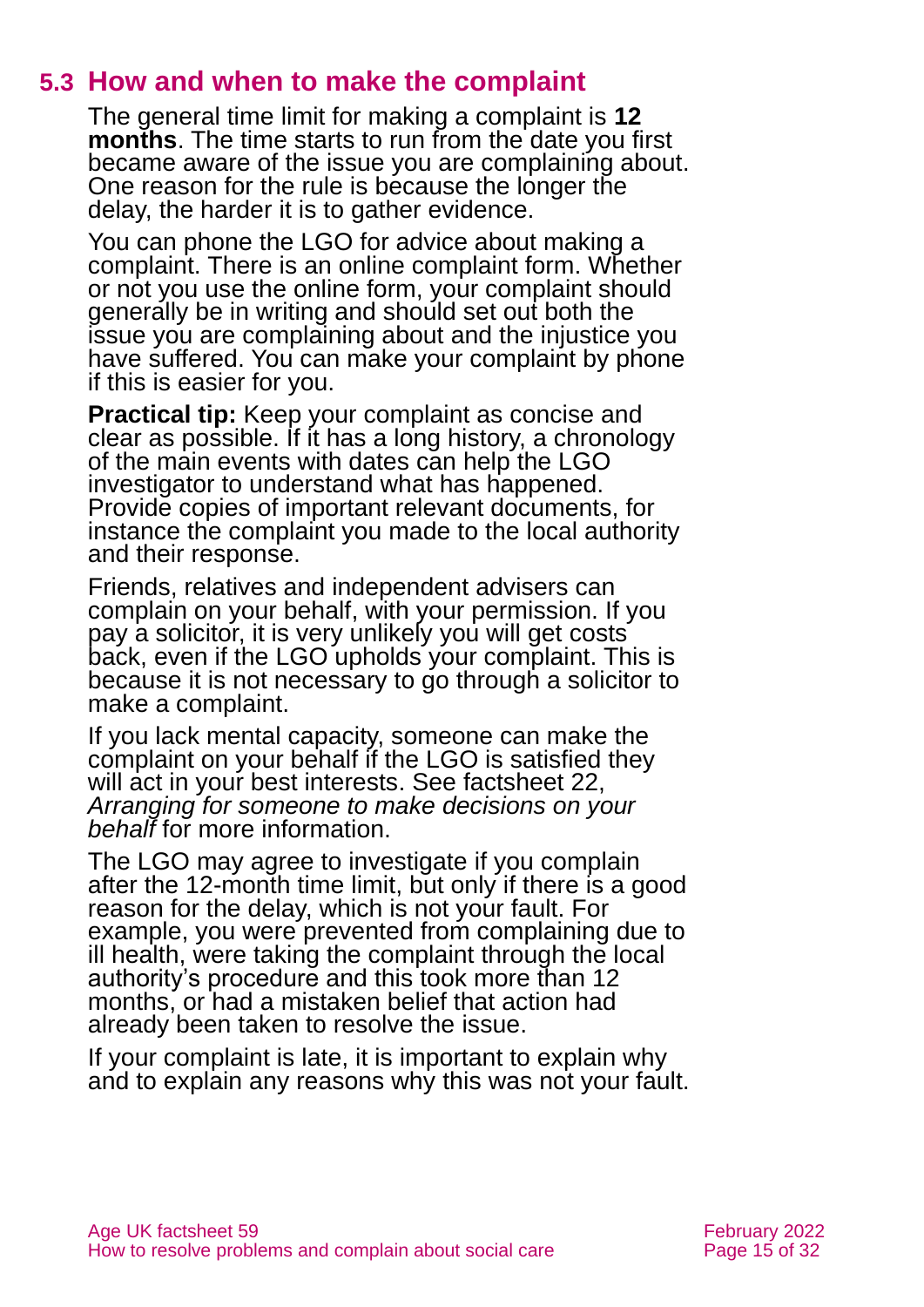#### **Note**

The LGO expect you to have followed the local authority complaints procedure first, so they have had a chance to put things right.

If there is unreasonable delay in dealing with your complaint, or you have good reason for losing faith in the local authority's ability or willingness to deal with your complaint, they may agree to investigate your complaint even though you have not completed the local authority procedure.

The LGO website has a range of leaflets you can download or order. They have a telephone advice line and you can ask for recent investigation reports, which may assist a complaint you plan to make.

#### **5.4 How the LGO deals with complaints**

The LGO generally cannot investigate your complaint until the local authority has been given the chance to resolve it first through its own complaints procedure. They cannot investigate a complaint if you are taking other legal proceedings relating to the issue. According to the LGO website, complaints are usually resolved within six months, but complex cases may take longer.

The LGO decides whether to carry out an investigation. If they agree the complaint is within their remit, they allocate an investigator who contacts you. The investigator also contacts the local authority to consider their views on the issue.

The LGO decides whether to take on your case based on the facts and circumstances. Their focus is on whether the local authority acted legally, reasonably and fairly towards you, and whether you experienced any injustice. It may find there has been maladministration leading to injustice and make recommendations to remedy this.

#### **5.5 Types of decision**

An LGO investigation leads to one of the following outcomes or findings.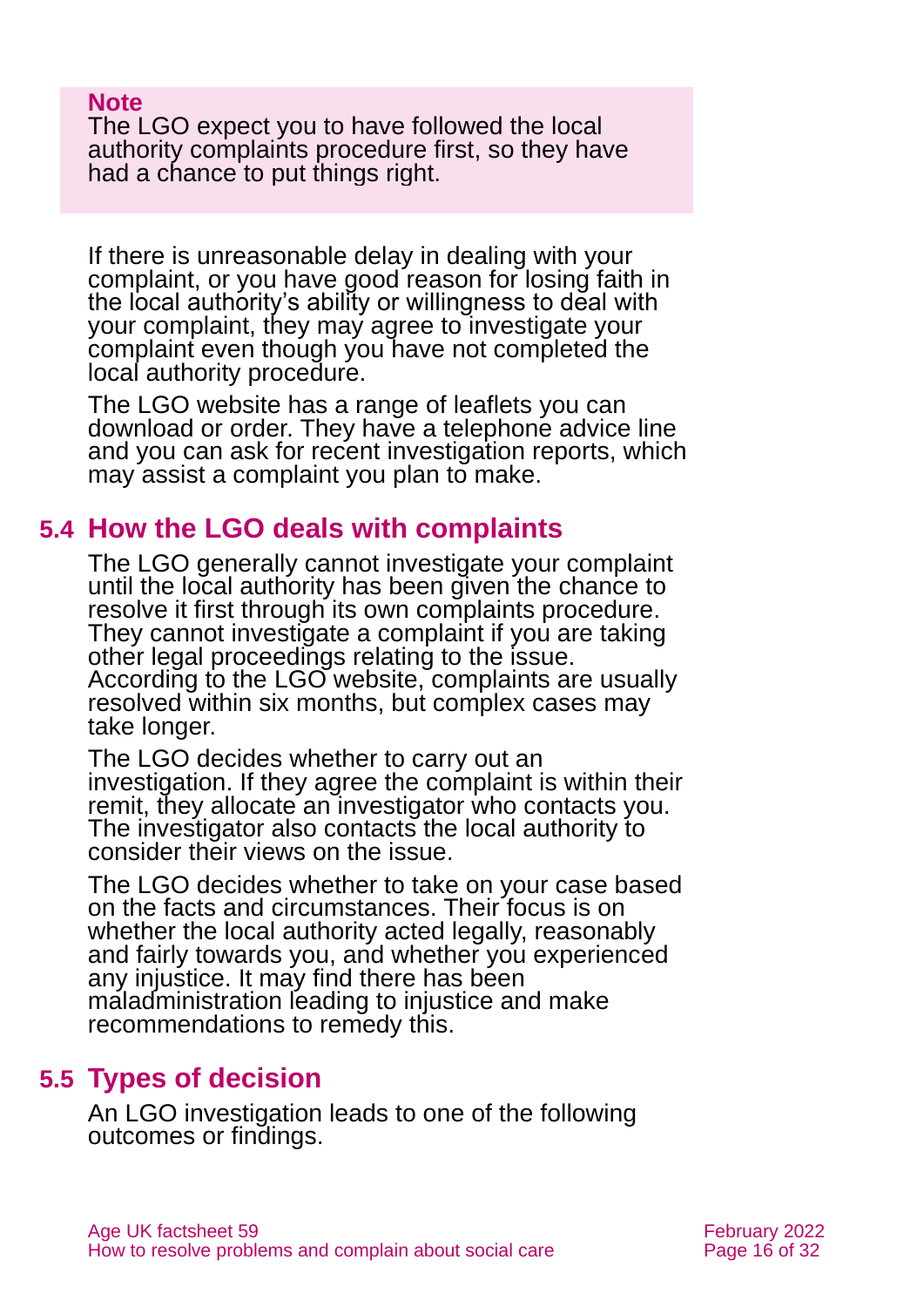#### **Fault**

This means the complaint against the local authority is upheld by the LGO. It meets the maladministration leading to injustice threshold.

#### **No fault**

The decision might be there has been no fault by the local authority. For example, it may be found the local authority has followed the correct procedure in reaching a decision, even though you disagree with it.

#### **Insufficient injustice**

The decision may be that even if the local authority is at fault, the effect on you is not serious enough to justify continuing to investigate the complaint.

#### **Local settlement**

If it is found that the local authority has done something wrong that has caused problems for you, the LGO often try to resolve complaints without the need for a full investigation and report.

Instead, the investigator tries to agree with the local authority the steps needed to put things right.

If these can be agreed in principle, they take your views about settlement into account, but usually stop the investigation once a local settlement has been reached. This can happen at any stage of the investigation.

#### **Publishing decisions and reports**

The LGO publishes a summary of the investigation on their website three months after the date of the decision, unless they decide it is not in your best interests to do so. This will not reveal your name or that of the people involved. The local authority and other organisations involved are named.

Sometimes the LGO needs to write a formal report about a complaint if it is against a local authority. This can happen, for example, if the local authority does not agree to the suggested settlement, or if the LGO thinks the issue is of particular interest to the public.

Unless there are special reasons, the report is made available to the public and includes the LGO's recommendations to put the injustice right. They do not publish your name.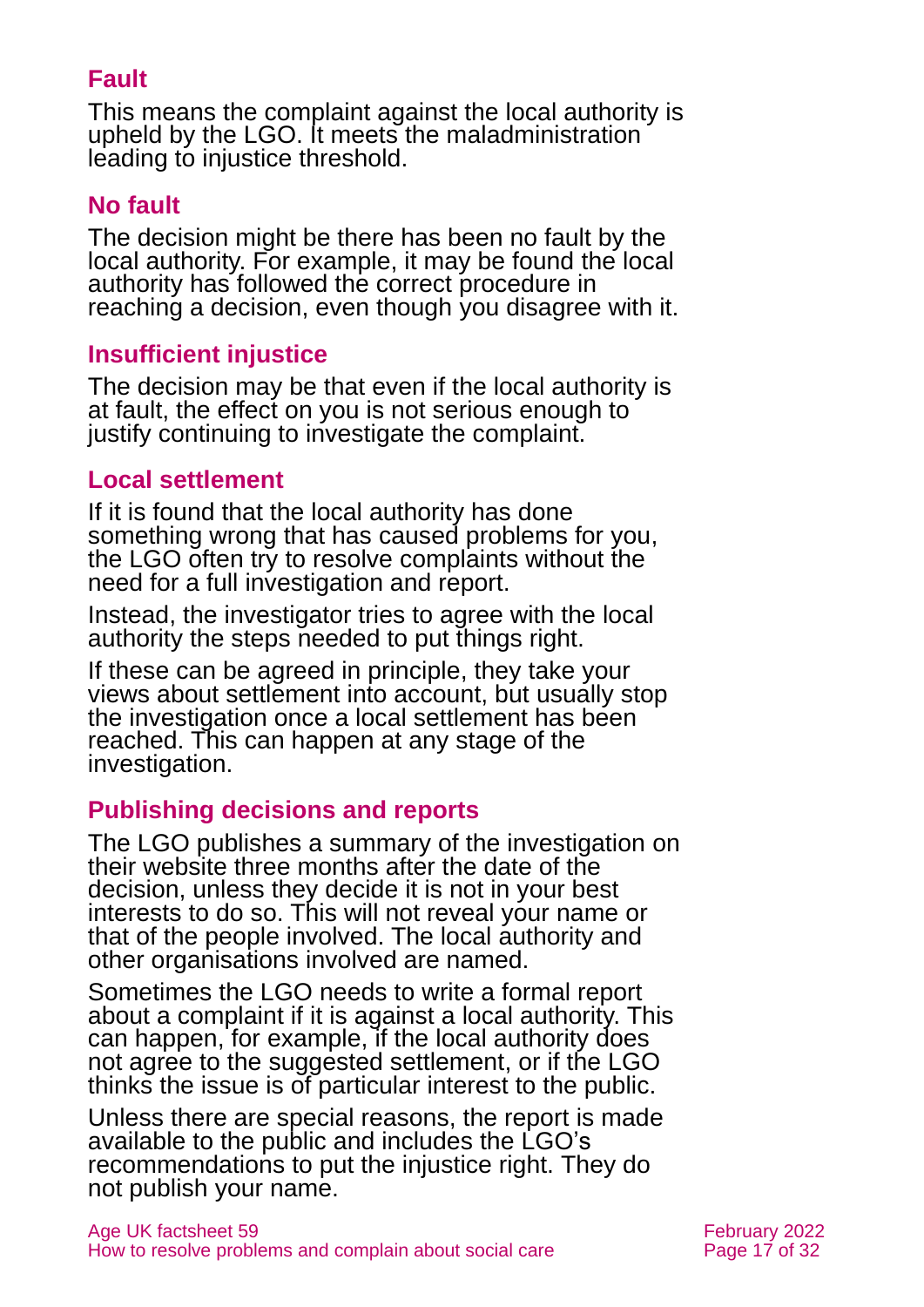If a local authority does not follow the recommendations set out in the report, the LGO may produce a second report dealing with the noncompliance, but this is rare.

#### **5.6 What powers does the LGO have to put things right?**

They can make recommendations about what the local authority should do to put things right. This can include:

- a written apology to you
- ⚫ reviewing policies to make changes in line with LGO recommendations
- ⚫ payment of compensation to you for injustice suffered.

The power to make recommendations is not the same as being able to force the local authority to put things right. However, in almost all cases, the local authority agrees to comply with the recommendations made.

### <span id="page-17-0"></span>**6 The Local Government Monitoring Officer**

Each local authority must appoint a monitoring officer. Often, the chief executive or head of legal services fulfils this role. They have a duty to prepare a report on any new proposals or decisions which are, or could be, in contravention of existing law and therefore unlawful.

They must also prepare a report on a matter that could be maladministration or injustice, but only after the Local Government and Social Care Ombudsman has conducted an investigation.

In preparing the report, the monitoring officer must consult, as far as possible, the local authority chief executive (except where the chief executive is also the monitoring officer) and the chief finance officer.

Once prepared, the report must be sent to all the local authority members (elected councillors) who have responsibility for the decision or proposal. For social care matters, this includes all councillors who sit on the Social Services Committee.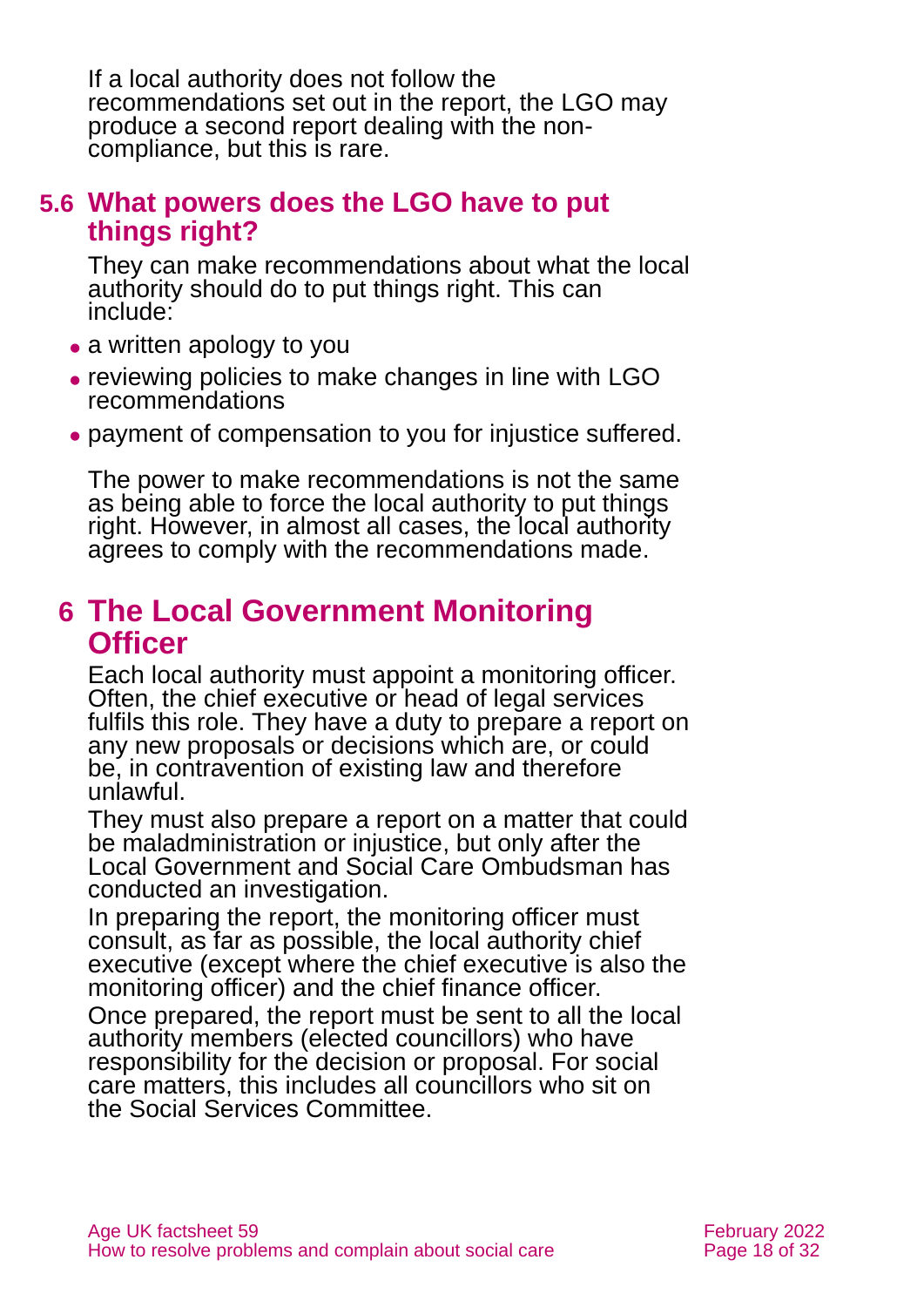Once the monitoring officer has reported, local authority members must meet to consider the report within 21 days. In the meantime, before the monitoring officer's report has been considered by members, the local authority must not proceed with the proposal or decision in question.

#### **Note**

If you think a decision or policy proposal by the local authority is, or could be, unlawful, or a matter of maladministration or injustice, you can contact the monitoring officer and ask them to set out their view.

It is not necessary to use a solicitor to do this, although some people find it helpful. The local authority legal department or unit should be able to tell you how to contact the monitoring officer.

### <span id="page-18-0"></span>**7 Judicial review**

If you are unhappy with the way the local authority has dealt with your case and your complaint has not resolved the problem, one option to consider is making an application to the High Court for a judicial review.

#### **Note**

You cannot complain to the Local Government and Social Care Ombudsman and also undertake a judicial review, so it is important to decide which route is the best option for your situation.

#### **What is judicial review?**

The High Court reviews a decision, act or omission by a public body, such as a local authority, to decide whether it has acted unlawfully. Parliament gives public bodies legal duties and discretionary powers (choices) to carry out their functions.

They must fulfil their legal duties and exercise discretionary powers in line with statute, regulations and binding guidance. If they fail to do so, they may be challenged via judicial review. The duty to observe human rights and equality laws is also relevant in each case (see [section 10\)](#page-24-0).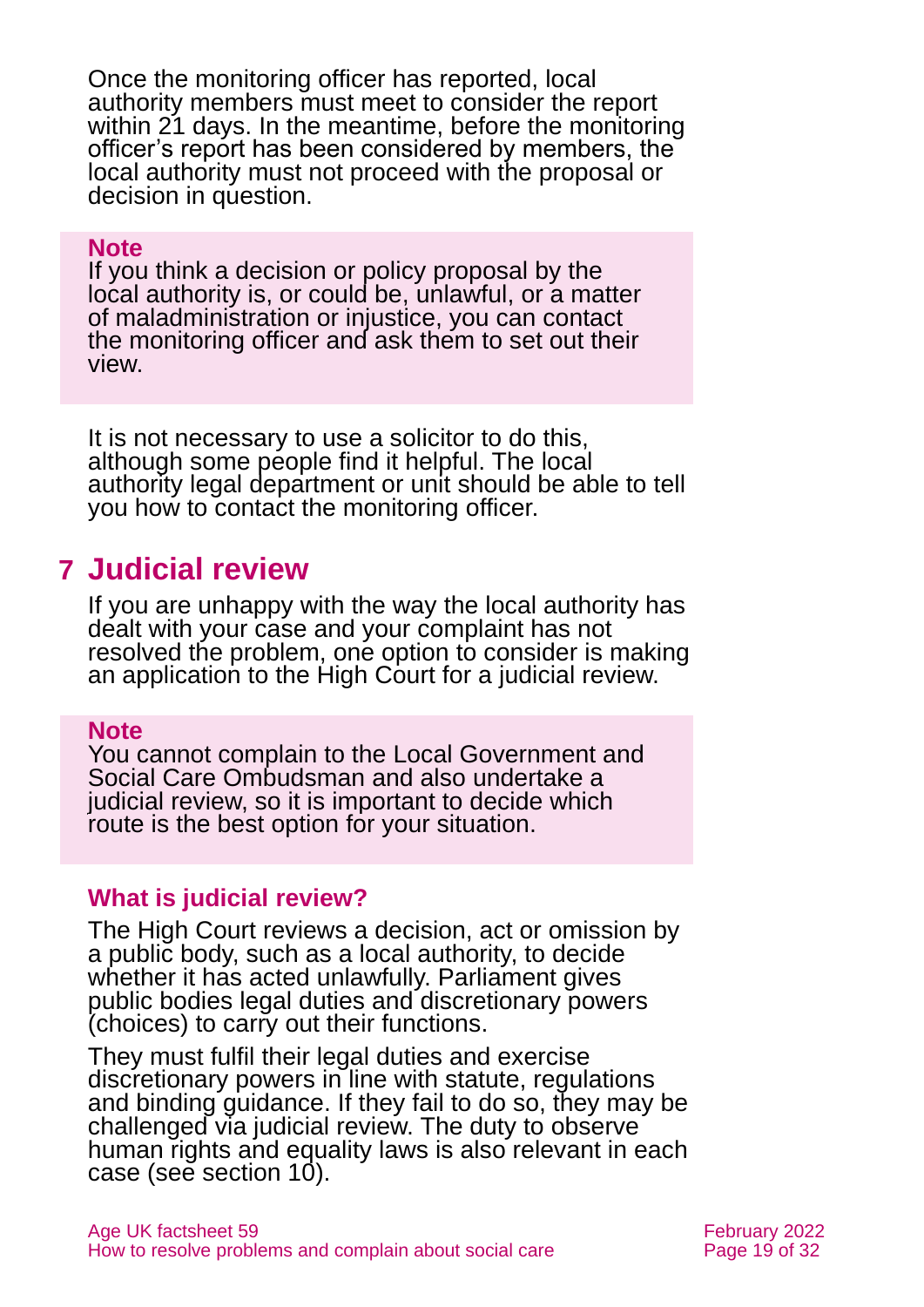The court does not consider the merits of the decision, only whether it has been reached lawfully. If not, the court can make a range of orders, with the most common one being a '*quashing order'*. This means the court overturns the decision made and the public body must look at the case again and make a fresh and lawful decision. There is also provision for injunctions and other emergency procedures where needed.

An example would be if a local authority proposed to introduce a blanket policy to not provide home care services to anyone aged over 70 years of age. This would '*fetter their discretion'* to treat each resident according to their individual circumstances and might be found to be unlawful.

#### **Important points to consider – time and cost**

A judicial review must be brought promptly and in any event within a strict **three-month** time limit. The time runs from the decision, act, or omission complained about. It is a potentially expensive process and is probably unrealistic unless you are eligible for Legal Aid and your case has sufficient merit to meet the merits test for funding.

Seek advice from a community care or public law solicitor with appropriate expertise and experience before taking a judicial review. For information about Legal Aid, see factsheet 43, *[Getting legal and financial](https://www.ageuk.org.uk/globalassets/age-uk/documents/factsheets/fs43-getting-legal-and-financial-advice.pdf)  [advice](https://www.ageuk.org.uk/globalassets/age-uk/documents/factsheets/fs43-getting-legal-and-financial-advice.pdf)*.

#### **The basic process**

The judicial review process consists of these stages:

- ⚫ A '*letter before action*' is sent to the public body. This sets out the relevant facts, why it is said that the public body has acted unlawfully and what needs to happen to put things right. This is usually written by a specialist solicitor.
- ⚫ If the public body does not agree to resolve the problem, an application to the High Court for judicial review is made. This is done with documents setting out the facts and legal arguments.
- ⚫ A judge reads the documents and decides whether to grant permission for the case to go ahead. This does not usually involve any court hearing. There is a right of appeal if permission is refused.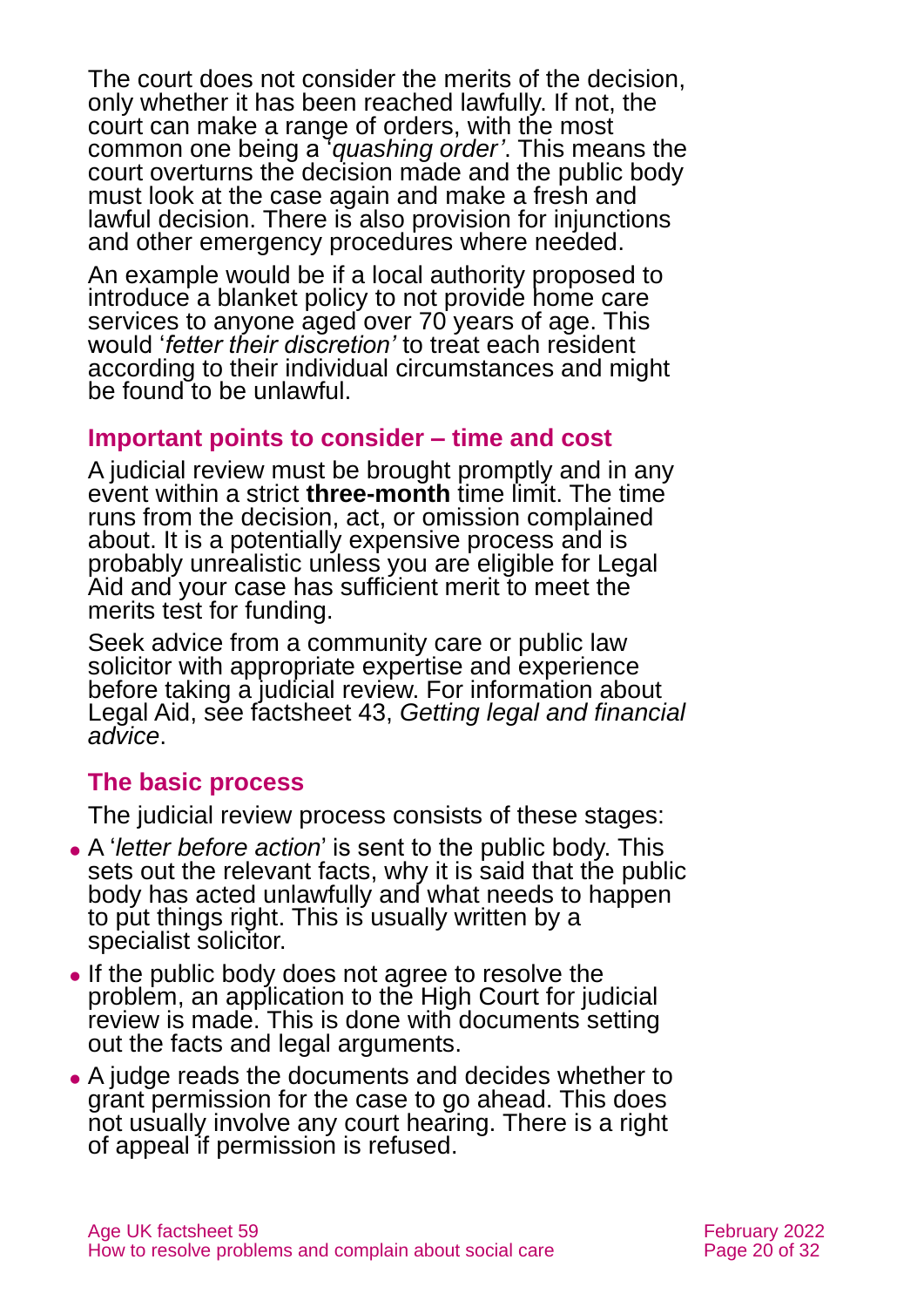• If a judge grants permission, there will be a full hearing. After the court hearing, the judge issues a written judgment setting out reasons for the court's decision.

At any stage, the public body can settle the case or the applicant can withdraw it, subject to consideration of who should pay any costs. In practice, many judicial review cases do not proceed, because the public body settles on receipt of the letter before action.

There are three types of grounds for judicial review:

- Illegality
- ⚫ Unreasonableness or irrationality
- ⚫ Procedural unfairness

See overleaf for more information on these grounds.

Where a case does go to a court hearing, the evidence is usually all in writing. If you make a judicial review application, you are extremely unlikely to be expected to attend court and give evidence.

The judge reads the documents, listens to the arguments put forward by your barrister and by the barrister appointed by the public authority and then makes a decision.

#### **What are the grounds for judicial review?**

There are three types of grounds for judicial review:

**Illegality** – this can be a failure to carry out a statutory duty, for example, a needs assessment, or a breach of a human right, for example, not considering your right to home and family life.

Illegal decision-making includes a local authority not following regulations or statutory guidance; operating a blanket policy and not genuinely considering each case on its own merits, or carrying out an assessment without taking account of all relevant factors relating to wellbeing, as defined by the Act*.*

**Unreasonableness/irrationality** – this can be difficult to show in practice. A decision must be very perverse before a court decides it is unreasonable or irrational.

*[Associated Provincial Picture Houses v Wednesbury](https://www.bailii.org/ew/cases/EWCA/Civ/1947/1.html)  [Corporation \[1948\] 1 KB 223](https://www.bailii.org/ew/cases/EWCA/Civ/1947/1.html)* set out helpful guidance on what actions may be considered.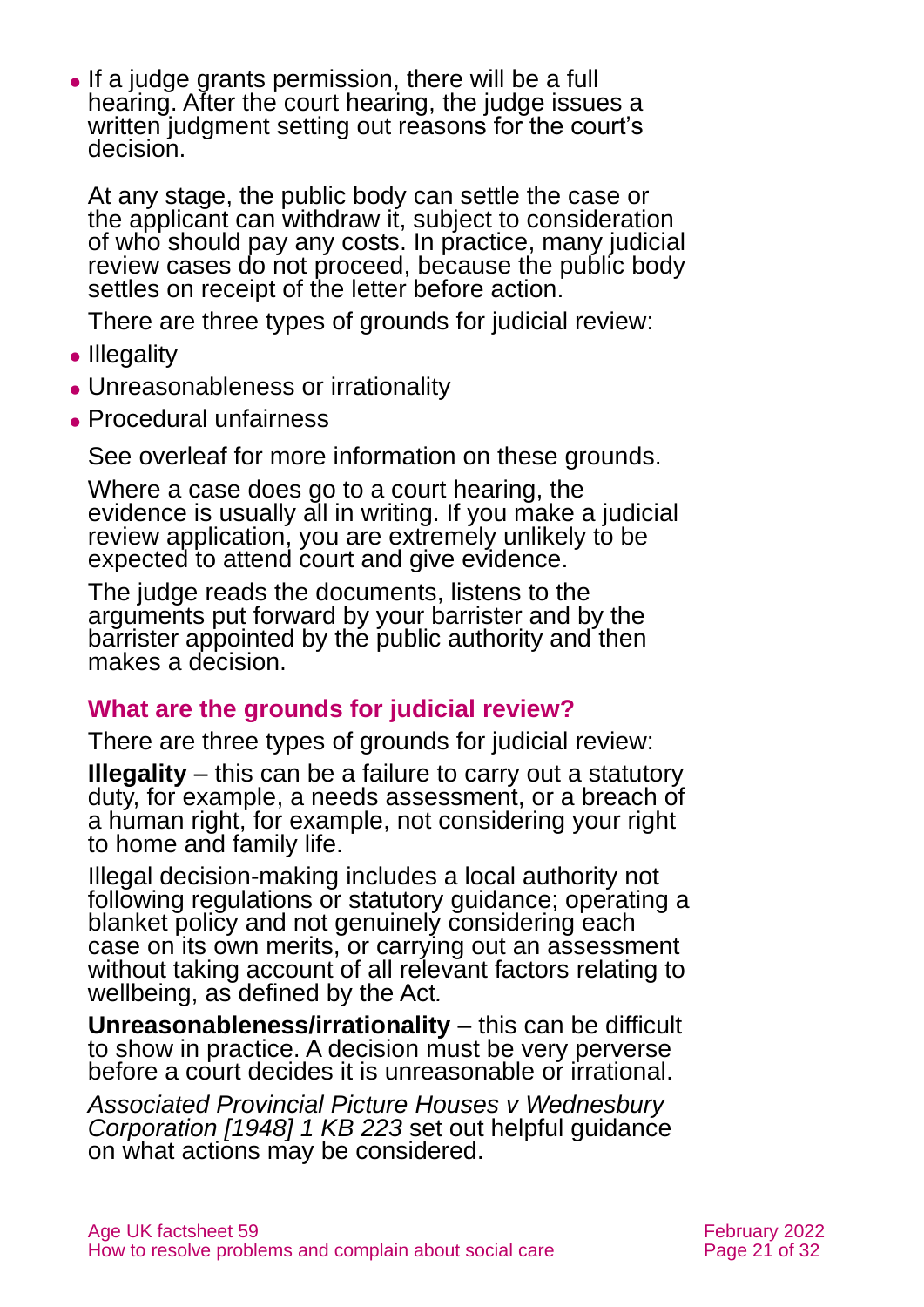These can be summarised as: acting unlawfully, fettering or restricting discretion, bad faith or dishonesty, failing to consider relevant information, failing to exclude irrelevant information, or reaching a decision no reasonable person could make.

**Procedurally unfair** – the local authority must act fairly and give reasons for decisions that have a significant effect on your life. For example, it is unlawful to reduce an existing care service at a review assessment without providing you with reasons*.* 

A local authority must seek the views of those affected by significant planned policy changes by public consultation. A local authority planning a significant local policy change must also take account of the Public Sector Equality Duty under section 149 of the *[Equality Act 2010](https://www.legislation.gov.uk/ukpga/2010/15/contents)* [\(see section 10.2\)](#page-25-0)*.* 

For more information on the *Equality Act 2010*, see factsheet 79, *[Equality, discrimination and the Public](https://www.ageuk.org.uk/globalassets/age-uk/documents/factsheets/fs79_equality_discrimination_and_the_public_sector_equality_duty_fcs.pdf)  [Sector Equality Duty](https://www.ageuk.org.uk/globalassets/age-uk/documents/factsheets/fs79_equality_discrimination_and_the_public_sector_equality_duty_fcs.pdf)*.

#### **Note**

Judicial review is a specialised area of the law. If considering proceedings, it is important to act quickly and to make sure you consult a solicitor with relevant expertise and experience. You must take advice about potential costs which can be significant.

For more information about Legal Aid and finding and paying for solicitors, see factsheet 43, *[Getting legal](https://www.ageuk.org.uk/globalassets/age-uk/documents/factsheets/fs43-getting-legal-and-financial-advice.pdf)  [and financial advice](https://www.ageuk.org.uk/globalassets/age-uk/documents/factsheets/fs43-getting-legal-and-financial-advice.pdf)*.

### <span id="page-21-0"></span>**8 Other avenues of complaint and safeguarding**

#### **Write to your local councillor or MP**

It may be helpful to seek support from your local councillor or MP in dealing with a problem, or if you feel the formal complaints process has not dealt appropriately with your issue.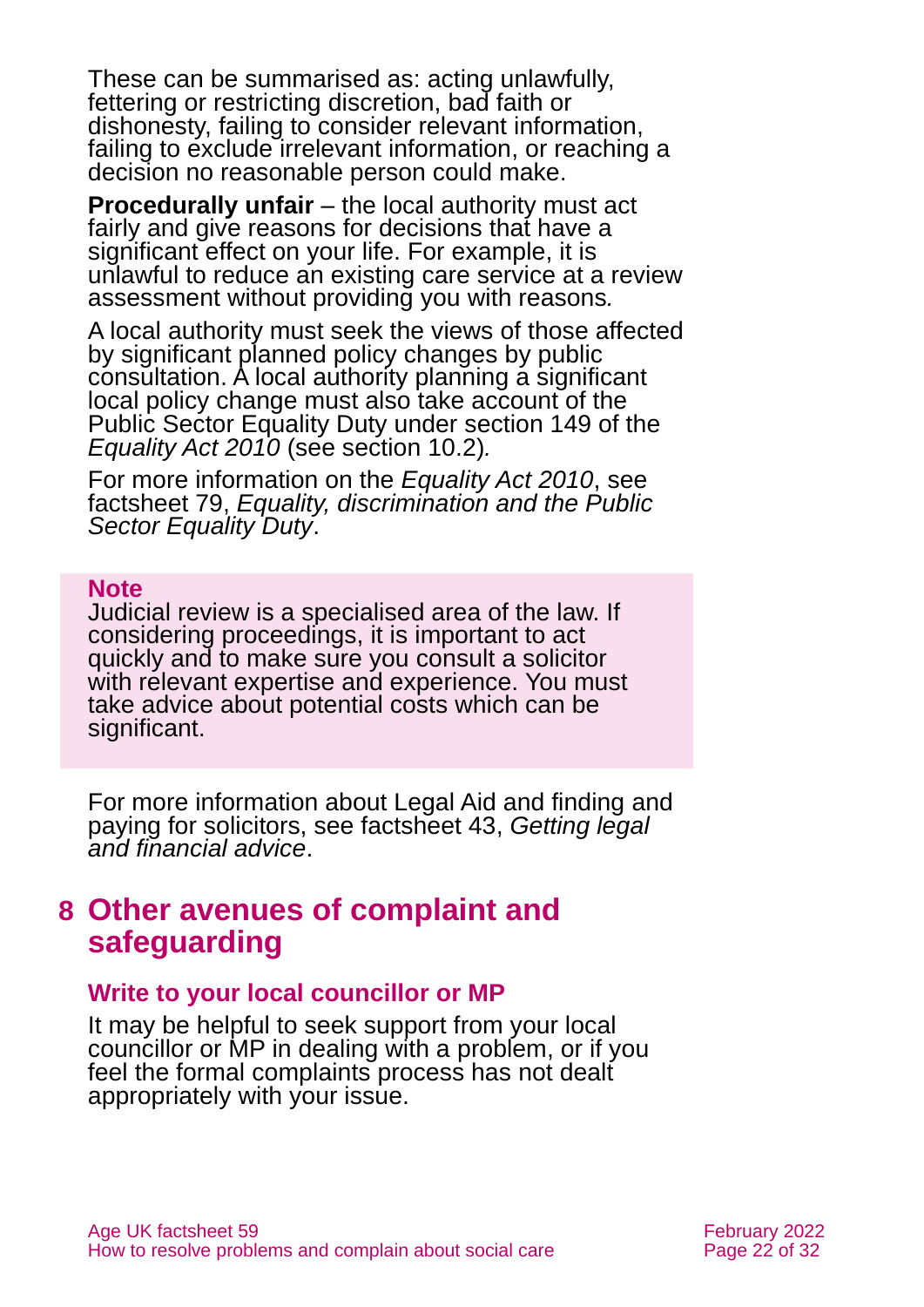#### **Safeguarding from abuse and neglect**

If you, or someone you know, is experiencing, or is at risk of, abuse or neglect, you should raise a safeguarding concern with the local authority. For more information, see factsheet 78, *[Safeguarding](https://www.ageuk.org.uk/globalassets/age-uk/documents/factsheets/fs78_safeguarding_older_people_from_abuse_fcs.pdf)  [older people from abuse and neglect](https://www.ageuk.org.uk/globalassets/age-uk/documents/factsheets/fs78_safeguarding_older_people_from_abuse_fcs.pdf)*.

#### **If the person lacks mental capacity**

Where a complainant lacks mental capacity, any decision or action taken on their behalf must be in their *'best* interests', in line with the *Mental Capacity Act 2005* and its [Code of Practice.](https://www.gov.uk/government/publications/mental-capacity-act-code-of-practice) For more information, see factsheet 22, *[Arranging for someone to make](https://www.ageuk.org.uk/globalassets/age-uk/documents/factsheets/fs22_arranging_for_someone_to_make_decisions_on_your_behalf_fcs.pdf)  [decisions on your behalf.](https://www.ageuk.org.uk/globalassets/age-uk/documents/factsheets/fs22_arranging_for_someone_to_make_decisions_on_your_behalf_fcs.pdf)*

### <span id="page-22-0"></span>**9 Care Quality Commission**

The Care Quality Commission (CQC) is the body responsible for regulating, monitoring and maintaining standards in health and adult social care in England.

#### **The Fundamental Standards and complaints**

All care homes, home care agencies and other care service providers must be registered with the CQC and meet a set of standards, known as the Fundamental Standards, based on the *[Health and](https://www.legislation.gov.uk/uksi/2014/2936/contents/made)  [Social Care Act 2008 \(Regulated Activities\)](https://www.legislation.gov.uk/uksi/2014/2936/contents/made)  [Regulations 2014](https://www.legislation.gov.uk/uksi/2014/2936/contents/made)*.

The Fundamental Standards include a requirement that your care must be safe and appropriate to your needs and reflect your wishes and preferences. You must also be treated with dignity and respect.

People employed to care for you must be of good character, have the necessary qualifications, skills and experience, and be able to perform the work for which they are employed – the '*fit and proper persons requirement*'.

Regulation 16 requires all registered service providers to have an easily accessible complaints procedure, stating:

*any complaint received must be investigated and necessary and proportionate action must be taken in response to any failure identified by the complaint or investigation.*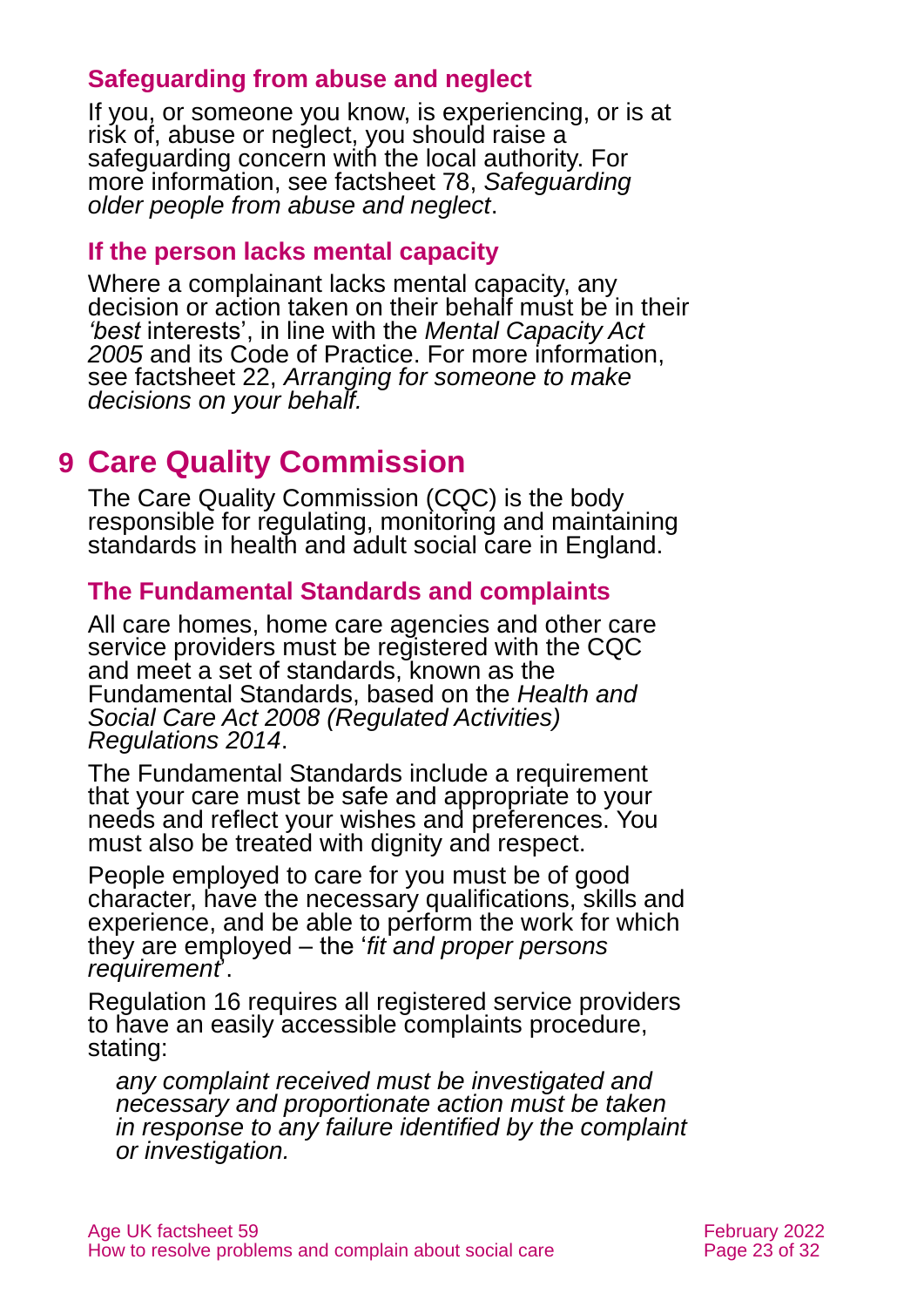Registered service providers must be open and transparent with service users about their care and treatment, '*the duty of candour*', for example reporting incidents appropriately.

Explanatory CQC guidance states *'people's care and treatment must not be affected if they make a complaint, or if somebody complains on their behalf'*.

#### **The inspection regime and ratings system**

The CQC has a four-tier rating system for each service provider. This rates services as: outstanding, good, requires improvement, or inadequate.

A team of specialist local inspectors monitor services against five key questions before giving a rating. They ask if the service is:

- ⚫ safe
- caring
- effective
- responsive to a person's needs
- ⚫ well-led.

You can view detailed inspection reports on the CQC website.

#### **Register a concern with the CQC**

If you are not satisfied with any aspect of the service you receive from a CQC registered body, you can inform the CQC, by phone, letter or via the CQC website. The CQC decide the level and type of response to take. They have a wide range of powers to investigate and enforce changes on the service provider and to carry out subsequent reviews.

An example could be reporting poor standards of care in a care home. This action can be made in conjunction with informal discussions with the managers of the service provider or while making a formal complaint.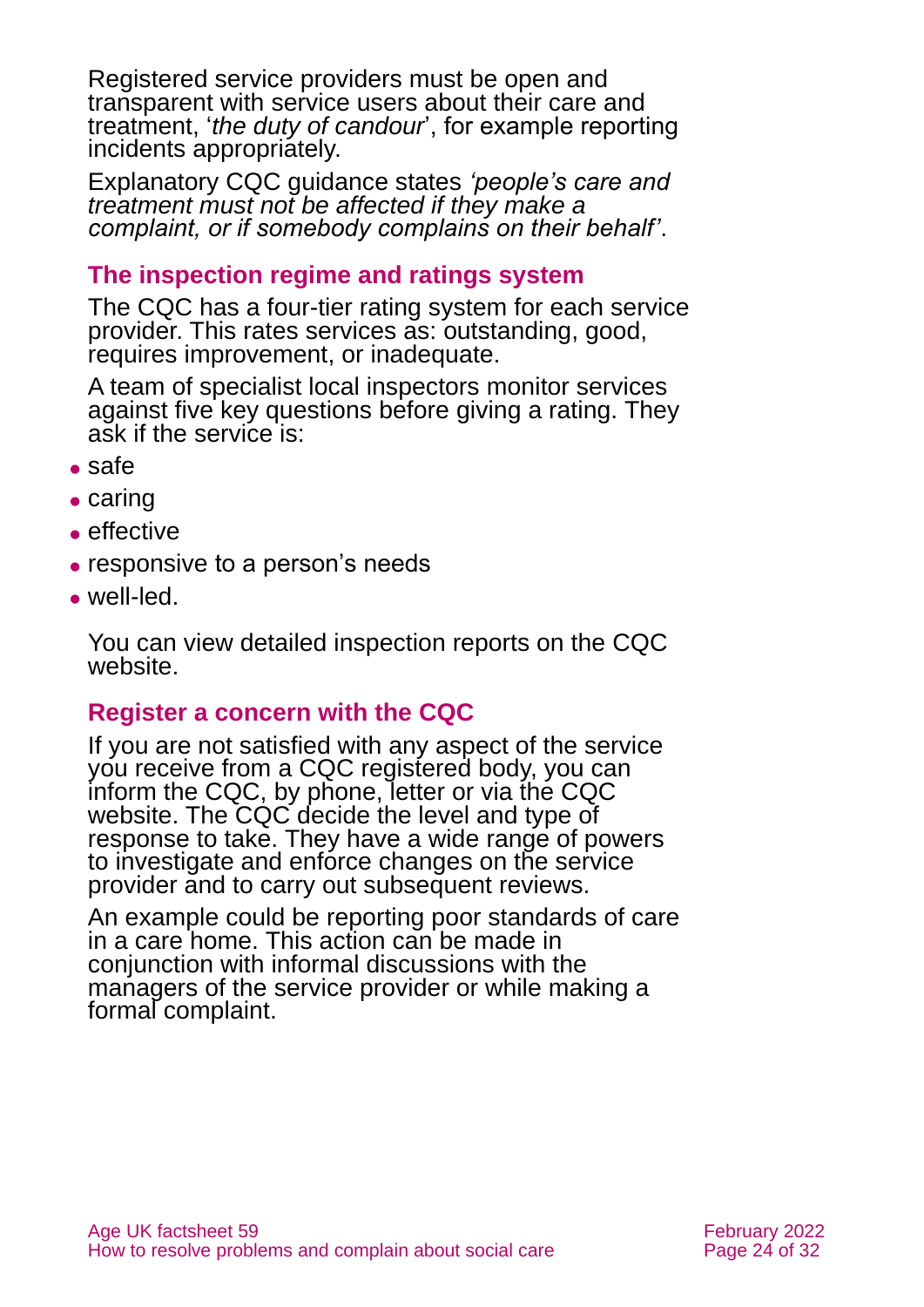#### **Note**

The CQC does not have a general duty to respond to you individually in the same way as a local authority complaint. If you register a concern, this adds to the local inspector's knowledge of the services they are responsible for.

#### **Urgent response**

In certain circumstances the CQC may need to act urgently, for example where information received leads it to believe that there is a risk to individuals or where criminal activity has taken place. CQC actions may include liaising with the local authority or the police, and involvement in local safeguarding and complaints procedures.

### <span id="page-24-0"></span>**10 Human rights and equality**

The local authority must not act in a way that is incompatible with human rights and equality laws and all staff must understand them.

### **10.1 Human rights**

The *[Human Rights Act 1998](http://www.legislation.gov.uk/ukpga/1998/42/contents)* sets out a number of basic rights covering issues such as: a right to life, a right to privacy, and rights to home and family life. Some rights are absolute, which means they must be followed in all cases, but most rights can be interfered with in certain circumstances. Any such interference must be legal, necessary and proportionate to your individual circumstances.

It is useful to be aware how these rights may relate to issues such as: poor treatment by your home carer or in a care home; whether you can be supported to stay at home or need to be moved to a care home; and being placed in a care home a long way from other social support.

**Practical tip**: In the context of local authority or LGO complaints, it can be useful to show you are aware of human rights laws and principles in terms of the local authority's duties and, if appropriate, relate your situation to one or more of the Articles in the Act.

Commonly used articles in the Act include: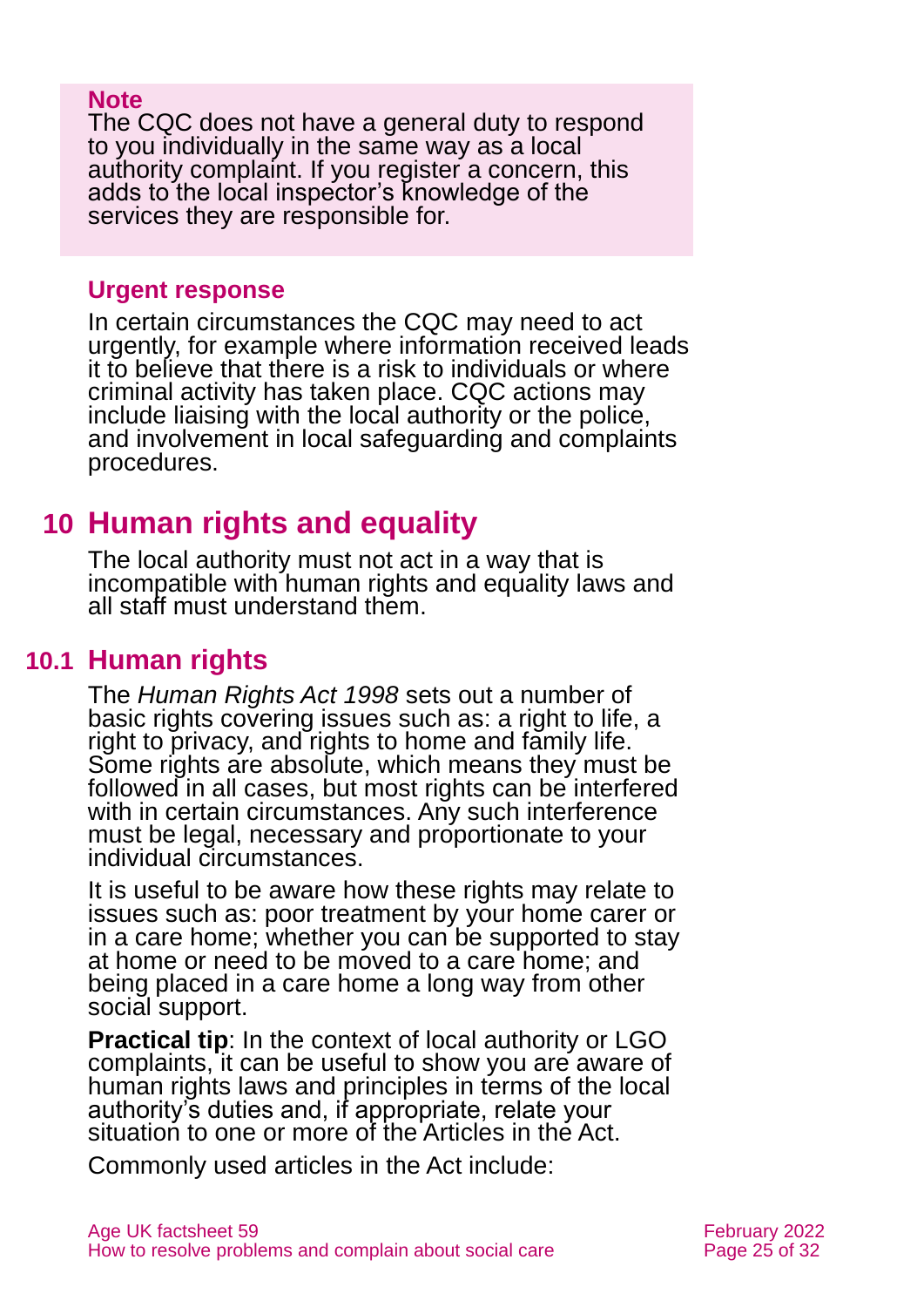- $\bullet$  Article 2 the right to life
- Article  $3$  the prohibition on inhuman and degrading treatment
- $\bullet$  Article 5 the right to liberty
- $\bullet$  Article 8 the right to respect for private, family and home life
- ⚫ Article 14 prohibition on discrimination (in relation to the enjoyment of other Convention rights).

The *[Health and Social Care Act 2008](http://www.legislation.gov.uk/ukpga/2008/14/contents)* confirms that a private or voluntary sector run care home contracted by a local authority to provide accommodation is subject to the *Human Rights Act 1998.*

#### **The** *Care Act 2014*

Section 73 of the *Care Act 2014* provides *Human Rights Act 1998* protections if you receive personal care at home or care in a care home regardless of the service provider, as long as it is arranged or funded by the local authority. This includes services funded by direct payments.

It applies to all care providers regulated by the CQC and its equivalents elsewhere in the UK who carry out a *'public function'* on behalf of the local authority to meet assessed needs.

These protections do not extend to buying completely private care provision where the State is not involved in the arrangement in any way.

#### **The Care Quality Commission and human rights**

The CQC assesses its health and social care registered service providers under various standards including how they uphold human rights and equalities. For further information see: [www.cqc.org.uk/content/equality-and-human-rights](http://www.cqc.org.uk/content/equality-and-human-rights)

### **10.2 Equality and discrimination**

<span id="page-25-0"></span>The *[Equality Act 2010](http://www.legislation.gov.uk/ukpga/2010/15/contents)* prohibits discrimination relating to certain '*protected characteristics*' that people may have.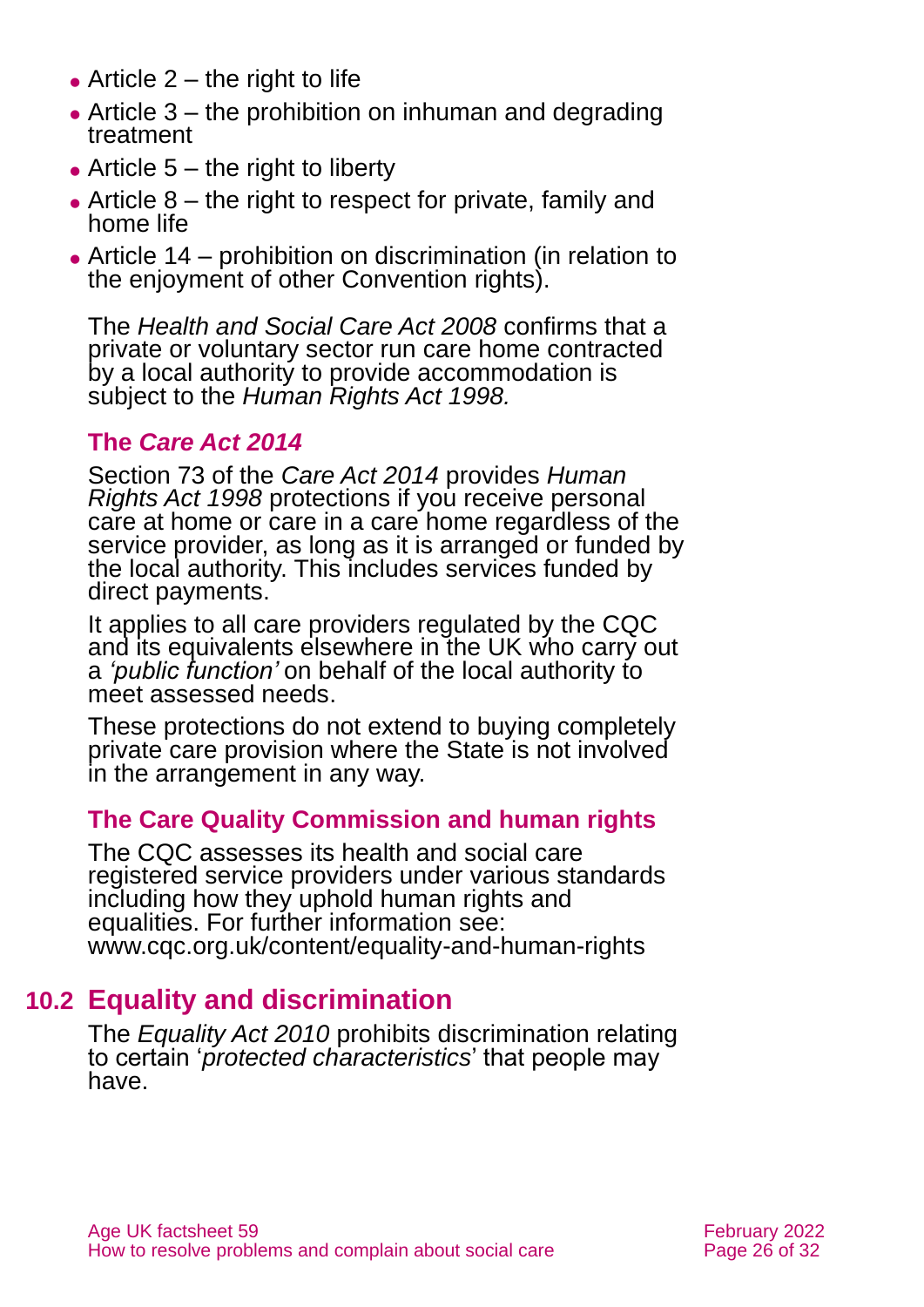#### **Protected characteristics**

The protected characteristics under the 2010 Act are: age, disability, gender reassignment, marriage and civil partnership, pregnancy and maternity, race, religion or belief, sex, sexual orientation.

#### **What is discrimination?**

The Equality and Human Rights Commission describes discrimination as:

- ⚫ treating one person worse than another because of a protected characteristic – '*direct discrimination*', or
- ⚫ putting in place a rule or policy or way of doing things that has a worse impact on someone with a protected characteristic than someone without one, when this cannot be objectively justified – '*indirect discrimination*'.

#### **Disability and '***reasonable adjustments***'**

The 2010 Act says service providers, such as care homes, must take reasonable steps to remove any barriers you might face to accessing their services because of your disability. This can relate to policies or practices, or the physical environment if this causes a barrier to access.

You may need particular adaptations or equipment to help you or additional services such as extra staff assistance.

There may be a requirement for an auxiliary aid and services, for example: a portable induction loop with hearing aids, a British Sign Language interpreter or provision of information in an alternative format, such as Braille or audio CDs.

These requirements should inform all local authority and health service plans and procedures. Whether an adjustment is reasonable depends on the size and resources of the organisation and type of service they provide.

It also depends on what changes or adjustments are needed and how practicable or easy it is to do them. Whether something is reasonable or not has been the subject of court cases brought under the 2010 Act.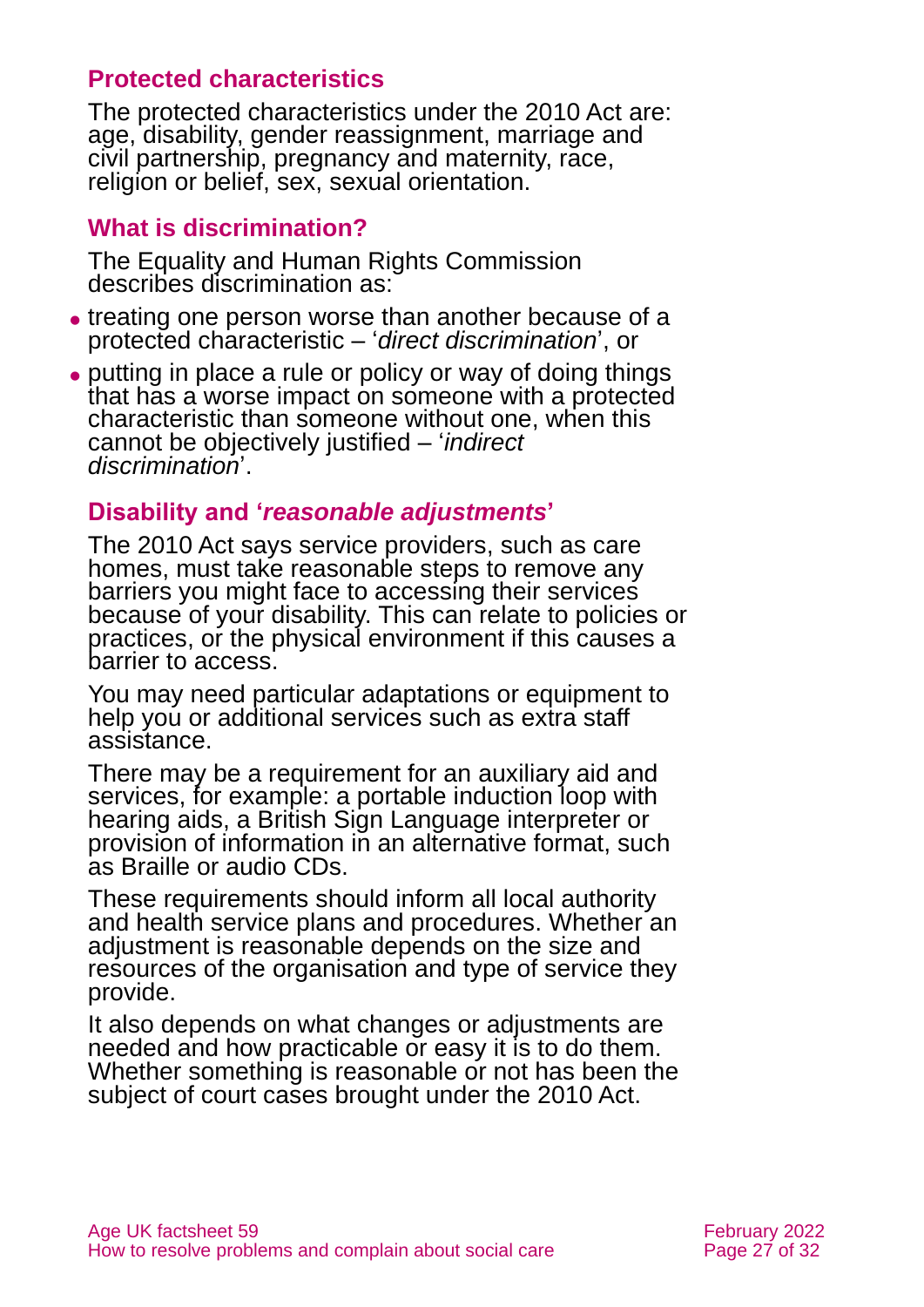#### **Public Sector Equality Duty**

The Public Sector Equality Duty requires all public bodies, such as local authorities, to have due regard to the need to:

- ⚫ eliminate discrimination,
- ⚫ advance equality of opportunity, and
- ⚫ foster good relations between people who share a relevant protected characteristic and people who do not.

This can relate to a policy that appears to apply to everyone in the same way, but, because you have one of the protected characteristics, it puts you at a particular disadvantage.

#### **The Equality and Human Rights Commission**

The Equality and Human Rights Commission has a range of general enforcement and investigation powers. They can provide assistance to individual litigants in legal proceedings concerning equalities legislation. See the Equality Advisory and Support [Service](http://www.equalityadvisoryservice.com/) website for more information.

For further information see factsheet 79, *[Equality,](https://www.ageuk.org.uk/globalassets/age-uk/documents/factsheets/fs79_equality_discrimination_and_the_public_sector_equality_duty_fcs.pdf)  [discrimination and the Public Sector Equality Duty](https://www.ageuk.org.uk/globalassets/age-uk/documents/factsheets/fs79_equality_discrimination_and_the_public_sector_equality_duty_fcs.pdf)*.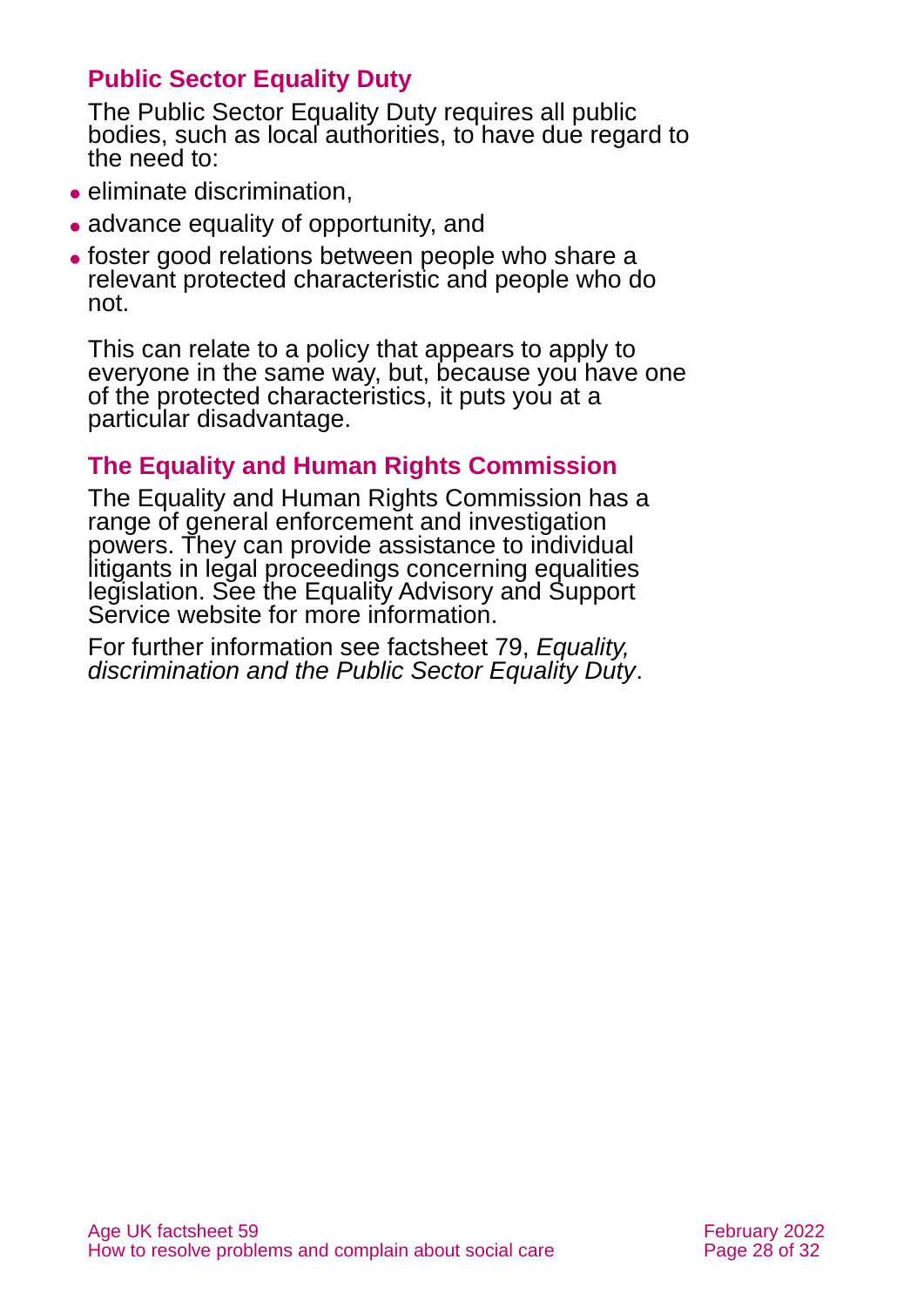### **Useful organisations**

#### <span id="page-28-0"></span>**Care Quality Commission**

[www.cqc.org.uk/](http://www.cqc.org.uk/) Telephone 03000 616 161

The independent regulator of adult health and social care services in England, whether provided by the NHS, local authorities, private companies or voluntary organisations.

#### **Competition and Markets Authority**

[www.gov.uk/government/organisations/competition](http://www.gov.uk/government/organisations/competition-and-markets-authority)[and-markets-authority](http://www.gov.uk/government/organisations/competition-and-markets-authority) Telephone 020 3738 6000

The public body responsible for consumer protection. It has published guidance for care home providers on complying with consumer law.

#### **Citizens Advice**

[www.citizensadvice.org.uk](http://www.citizensadvice.org.uk/) Telephone 0800 144 8848

National network of advice centres offering free, confidential, independent advice, face to face or by telephone.

#### **Citizens Advice consumer helpline**

[www.citizensadvice.org.uk/about-us/contact](http://www.citizensadvice.org.uk/about-us/contact-us/contact-us/consumer-service)[us/contact-us/consumer-service](http://www.citizensadvice.org.uk/about-us/contact-us/contact-us/consumer-service) Telephone 0808 223 1133

Consumer advice over the phone and online.

#### **Disability Rights UK**

[www.disabilityrightsuk.org](http://www.disabilityrightsuk.org/) Telephone 0330 995 0400

Information about issues affecting disabled people.

#### **Equality Advisory Support Service**

[www.equalityadvisoryservice.com](http://www.equalityadvisoryservice.com/) Telephone helpline 0808 800 0082 Mon-Fri 9am-7pm, Sat 10am-2pm

Helpline provides information and advice about the *Equality Act 2010* and human rights.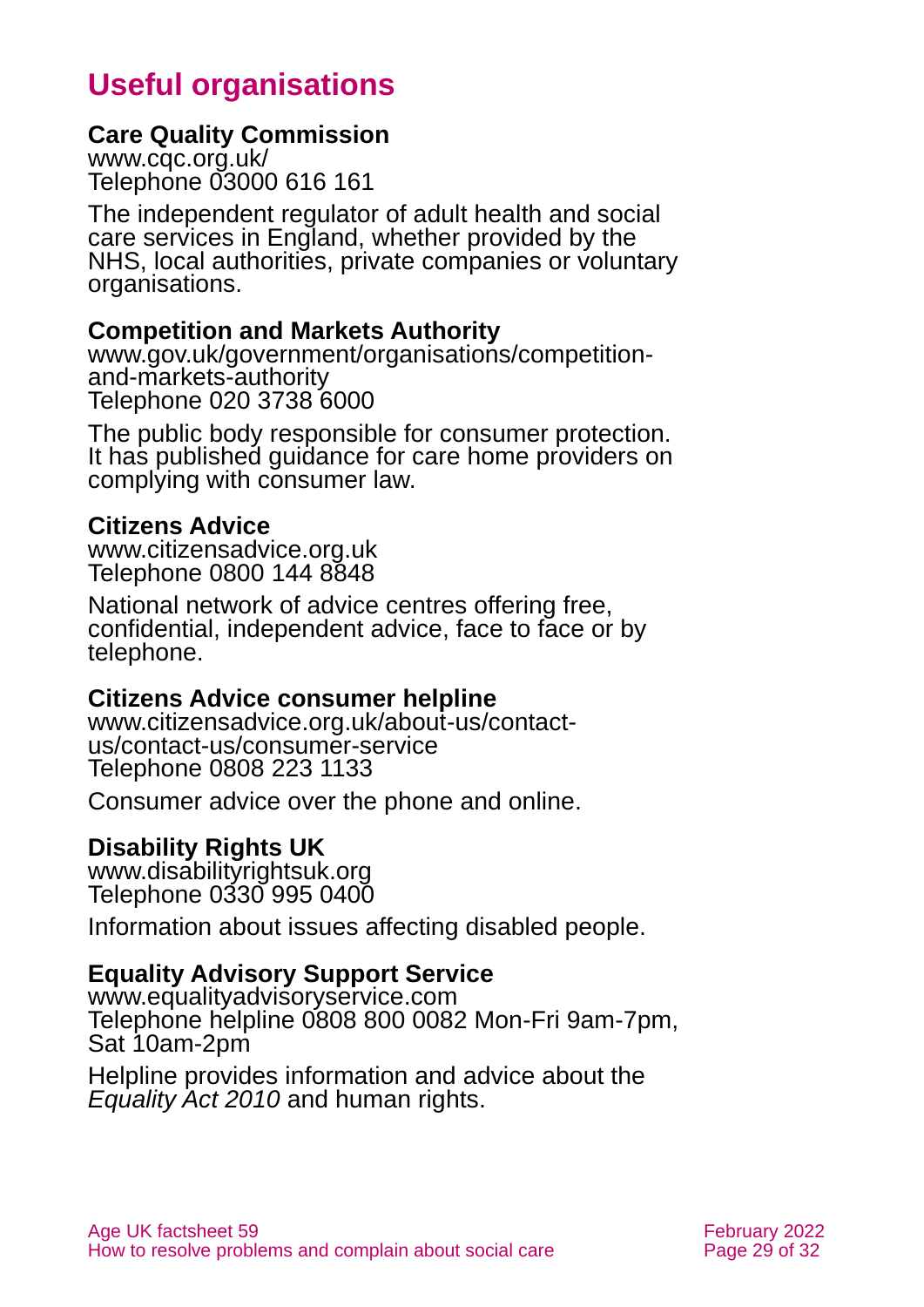#### **Equality and Human Rights Commission (EHRC)**

[www.equalityhumanrights.com/en](http://www.equalityhumanrights.com/en)

Independent statutory body with the responsibility to encourage equality and diversity, eliminate unlawful discrimination, and protect and promote the human rights of everyone in Britain.

#### **Law Centres Network**

[www.lawcentres.org.uk](http://www.lawcentres.org.uk/) Telephone 020 3637 1330

Find if there is a Law Centre near you via the website. Law Centres Network does not give advice directly to the public.

#### **Law Society**

[http://solicitors.lawsociety.org.uk](http://solicitors.lawsociety.org.uk/) Telephone 020 7320 5757

Searchable database of regulated solicitors in England and Wales.

#### **Legal Aid Agency (LAA)**

[www.gov.uk/government/organisations/legal-aid](http://www.gov.uk/government/organisations/legal-aid-agency)[agency](http://www.gov.uk/government/organisations/legal-aid-agency) Tělephone 0300 200 2020

The LAA runs the legal aid schemes in England and Wales.

#### **Local Government and Social Care Ombudsman**

[www.lgo.org.uk](http://www.lgo.org.uk/) Telephone 0300 061 0614

Investigates complaints about local authorities and social care providers. It is a free service.

#### **Relatives & Residents Association (The)**

[www.relres.org](http://www.relres.org/) Telephone 020 7359 8136

The Relatives & Residents Association gives advice and support to older people in care homes, their relatives and friends.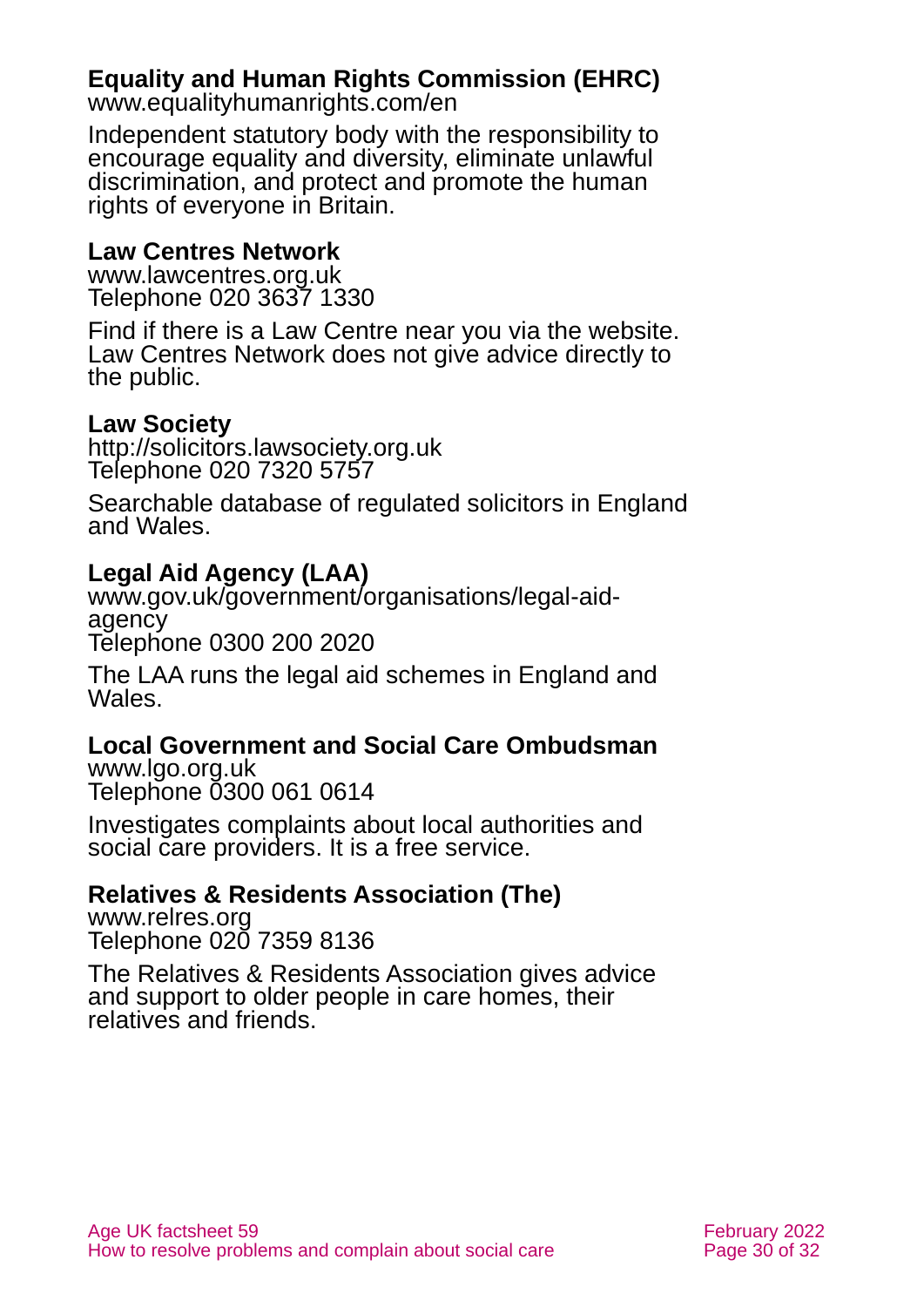### **Age UK**

Age UK provides advice and information for people in later life through our Age UK Advice line, publications and online. Call Age UK Advice to find out whether there is a local Age UK near you, and to order free copies of our information guides and factsheets.

#### <span id="page-30-1"></span>**Age UK Advice**

[www.ageuk.org.uk](http://www.ageuk.org.uk/) 0800 169 65 65 Lines are open seven days a week from 8.00am to 7.00pm

#### <span id="page-30-0"></span>**In Wales contact**

#### **Age Cymru Advice**

[www.agecymru.org.uk](http://www.agecymru.org.uk/) 0300 303 4498

#### **In Northern Ireland contact**

## **Age NI**

.

[www.ageni.org](http://www.ageni.org/) 0808 808 7575

#### **In Scotland contact**

#### <span id="page-30-2"></span>**Age Scotland**

[www.agescotland.org.uk](http://www.agescotland.org.uk/) 0800 124 4222

### **Support our work**

We rely on donations from our supporters to provide our guides and factsheets for free. If you would like to help us continue to provide vital services, support, information and advice, please make a donation today by visiting [www.ageuk.org.uk/donate](http://www.ageuk.org.uk/donate) or by calling 0800 169 87 87.